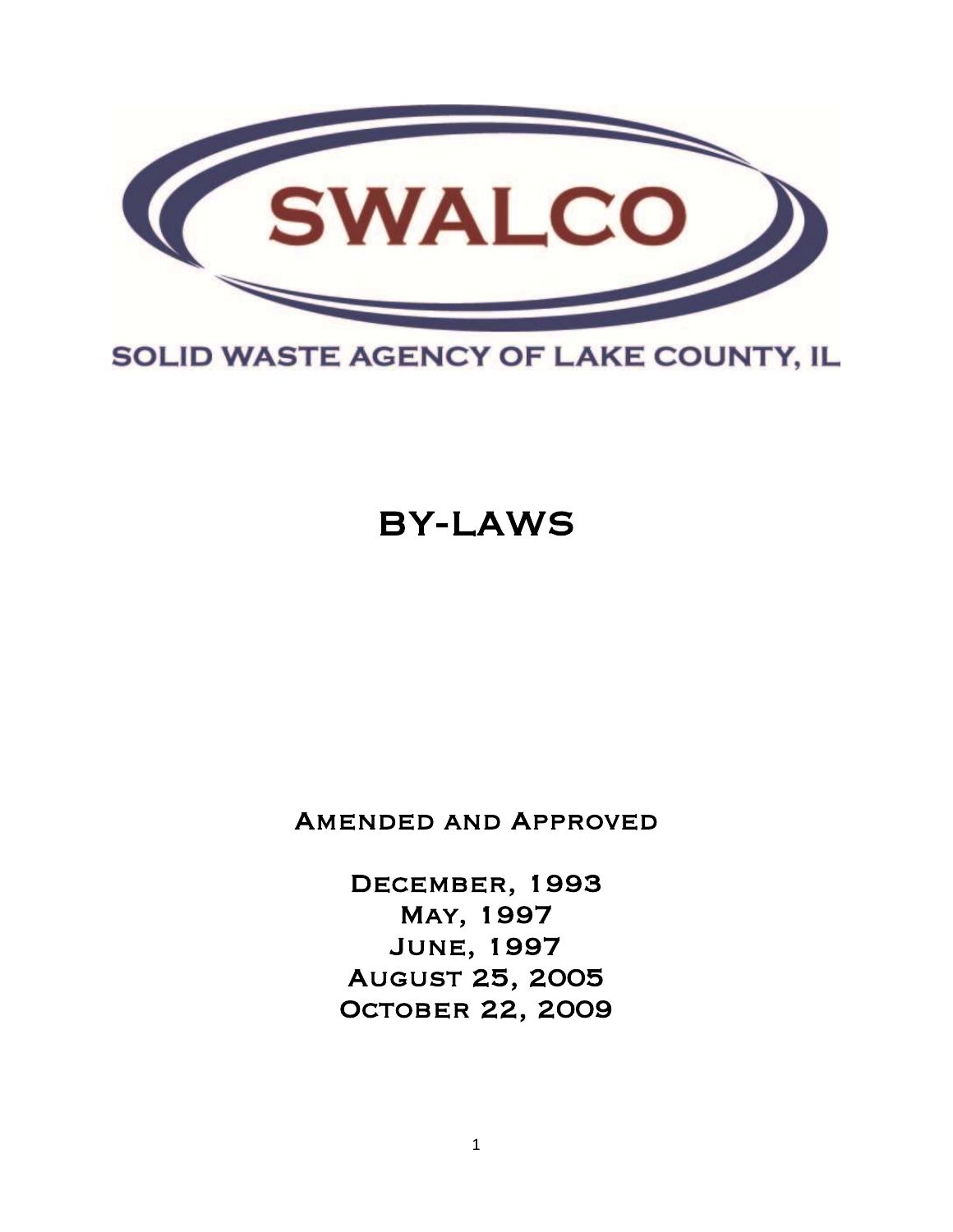## **BY-LAWS SOLID WASTE AGENCY OF LAKE COUNTY, ILLINOIS**

## **ARTICLE I**

#### **GENERAL PROVISIONS**

These By-Laws, together with "An Agreement Establishing the Solid Waste Agency of Lake County, Illinois," dated July 1, 1991, as amended, (the "Agreement"), shall govern the function and operation of the Solid Waste Agency of Lake County, Illinois (the " Agency"). Sections 2, 3 and 4 of the Agreement outline the Establishment, Purpose and Duration of the Agency, respectively.

#### **SECTION 1. General Purpose**

The general purpose of these By-Laws is to establish the organizational structure and rules of operational procedure for the Agency as required by Section 10 of the Agreement.

## SECTION 2. Effective Date

The effective date determined by the Original member of the Agency is February 21, 1991. (Provisions for organizing the Agency are contained in Section 15 of the Agreement.) SECTION 3. Corporate Authority

The Board of Directors shall be the governing body of the Agency and shall have the power to pass and enforce all necessary ordinances, resolutions, rules, regulations and administrative orders for the conduct of business and the management of the property of the Agency. (Section 8 of the Agreement details the various aspects of Agency Governance)

## SECTION 4. Duties

The principal duties of the Agency shall be to implement the Lake County Solid Waste Management Plan as recommended by the Lake County Joint Action Solid Waste Planning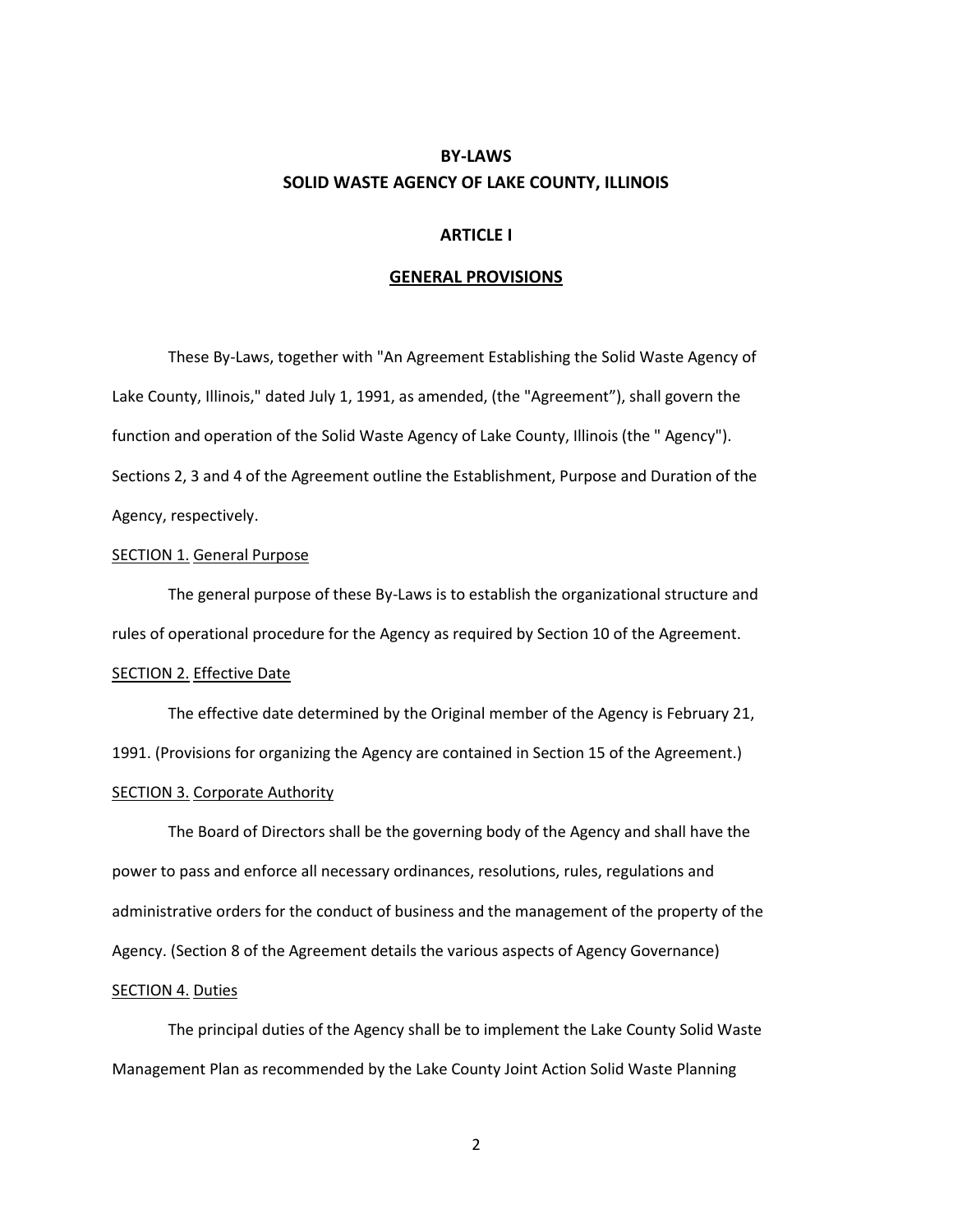Agency on August 10, 1989 and passed by the Lake County Board on September 12, 1989, as it may be amended from time to time. (The specific powers of the Agency are detailed in Section 7 of the Agreement.)

## SECTION 5. Definitions

For the purpose of these By-Laws the following terms, phrases, words, and their derivations shall have the meaning given herein. Capitalized terms used herein, unless otherwise defined herein, shall have the meanings assigned to them in the Agreement. When not inconsistent with the context, words used in the present tense include the future, words in the plural number include the singular number, and words in the singular number include the plural number. The "shall" is always mandatory and not merely directory.

"Chairman" shall mean the Chairman of the Board of Directors of the Solid Waste Agency of Lake County, Illinois, duly elected pursuant to these By-Laws.

"Agreement" shall mean the Agreement Establishing the Solid Waste Agency of Lake County, Illinois (SWALCO) dated July 1, 1990, as amended.

"Agency" shall mean Solid Waste Agency of Lake County, Illinois.

"Board of Directors" shall mean the governing body of the Agency.

"Director" shall mean a Director of the Solid Waste Agency of Lake County, Illinois,

duly appointed as such pursuant to these By-Laws and Section 8 of the Agreement.

"Employee" shall mean any full or part-time regular or temporary worker in the employ of the Solid Waste Agency of Lake County, Illinois.

"Executive Director" shall mean the Executive Director of the Solid Waste Agency of Lake County, Illinois.

"Presiding Officer" shall mean the Chairman, Vice Chairman or Chairman Pro Tem, as the case may be, whose duty it is to chair SWALCO meetings.

"Local Solid Waste Disposal Act" shall mean Ill. Rev. Stat., ch. 85, par. 5901 through 5906; ch. 24, par. 11-19-1, 11-19-4 and 11-19-7; Ch. 34, par. 5-1047; 5-1048; and Ch. 127,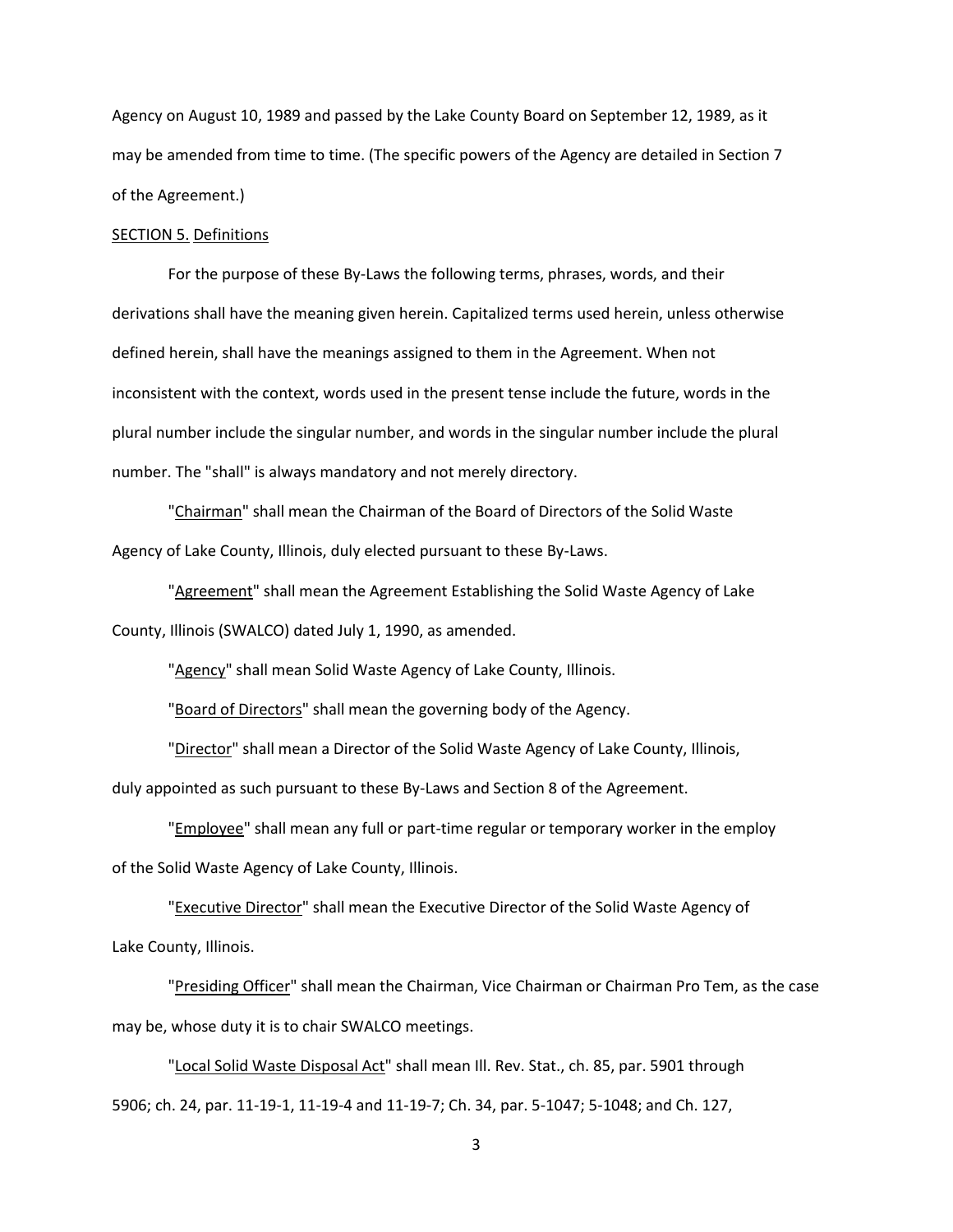Section 743.2, as it has been and as it may be amended from time to time.

"Proportionate Share" when used in the By-Laws shall have the following meaning: That part of the total amount of funds that each member shall pay pursuant to the approval of the annual budget (if the Board of Directors determines that revenues are insufficient) and all other expenditures of non-bonded indebtedness approved by the Board of Directors based on the following formula: Each member shall pay equally one percent (1%) of the total obligation in question and in addition shall share in paying the balance remaining based upon a combined average percent of their jurisdiction's most recent equalized assessed valuation, population, and housing units (weighted at one-third (1/3) each) compared to the total of all member's most recent equalized assessed valuation, population, and housing units. The formula and combined average percent shall be adjusted from time to time due to updated information and/or SWALCO membership changes.

"Majority" shall mean at least 51% of all of the Directors. (NOTE: At the effective date of the Agency on February 21, 1991, there were thirty-five (35) Members. A majority would therefore be eighteen (18) members for a Board of Directors of thirty five (35) Members. For an Executive committee of nine (9) Members, a majority would, therefore, be five (5) members.

"Quorum" shall mean a majority of all of the Directors comprising the Board or the Executive Committee, as the case may be.

(NOTE: Section 1 of the Agreement contains other pertinent definitions relative to the operation of the Agency.)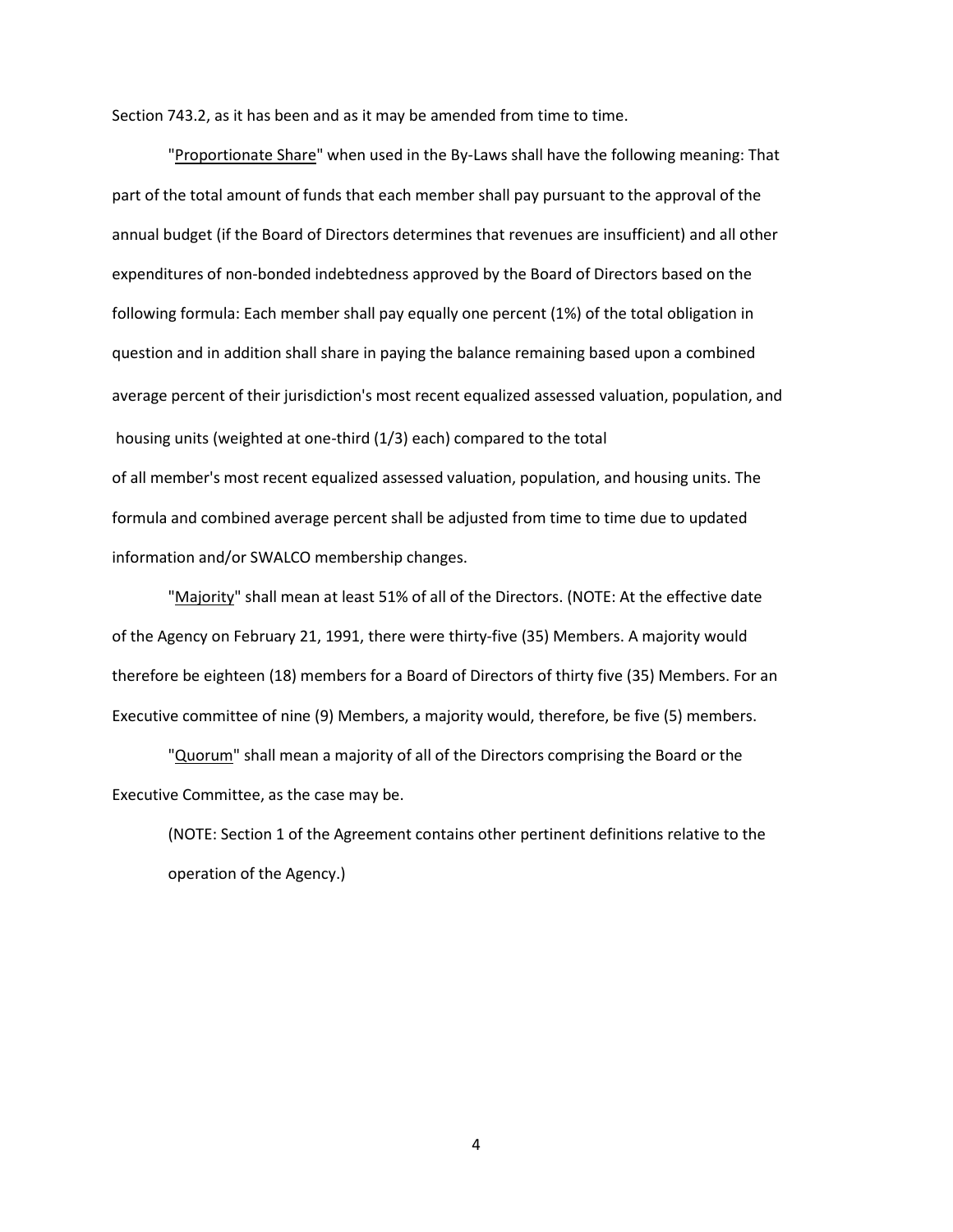#### **ARTICLE II**

#### **AGENCY AND DIRECTORS**

#### SECTION 1. Composition

The Agency shall consist of the duly appointed Director from each Member municipality and from the County government. These representatives will serve as Directors and shall be those officials as provided by the Agreement. (Section 5 of the Agreement details membership requirements of the members.)

#### SECTION 2. Alternate Director

Each Member municipality and the County government shall select an Alternate Director as provided by Section 8.3 of the Agreement, who may act on behalf of the municipality or County at any scheduled meeting of the Agency, in the absence of the duly appointed Director, except as provided in paragraph 8.9. An Alternate Director shall be an official as provided by Section 8.2 or 8.3 of the Agreement.

#### SECTION 3. Designation

Each Member shall file with the Secretary of the Agency, the ordinance or resolution designating the names of its appointed Director and its appointed Alternate Director(s), as required by Section 8.4 of the Agreement.

#### SECTION 4. Term

The term of each Director shall be set in accordance with Section 8.2 of the Agreement. SECTION 5. Bond or Insurance

The Agency shall furnish and maintain a liability insurance policy in amounts sufficient to protect Directors, Alternate Directors and staff.

#### SECTION 6. Removal and Vacancies

Each Director may be removed for any cause for which any other municipal or County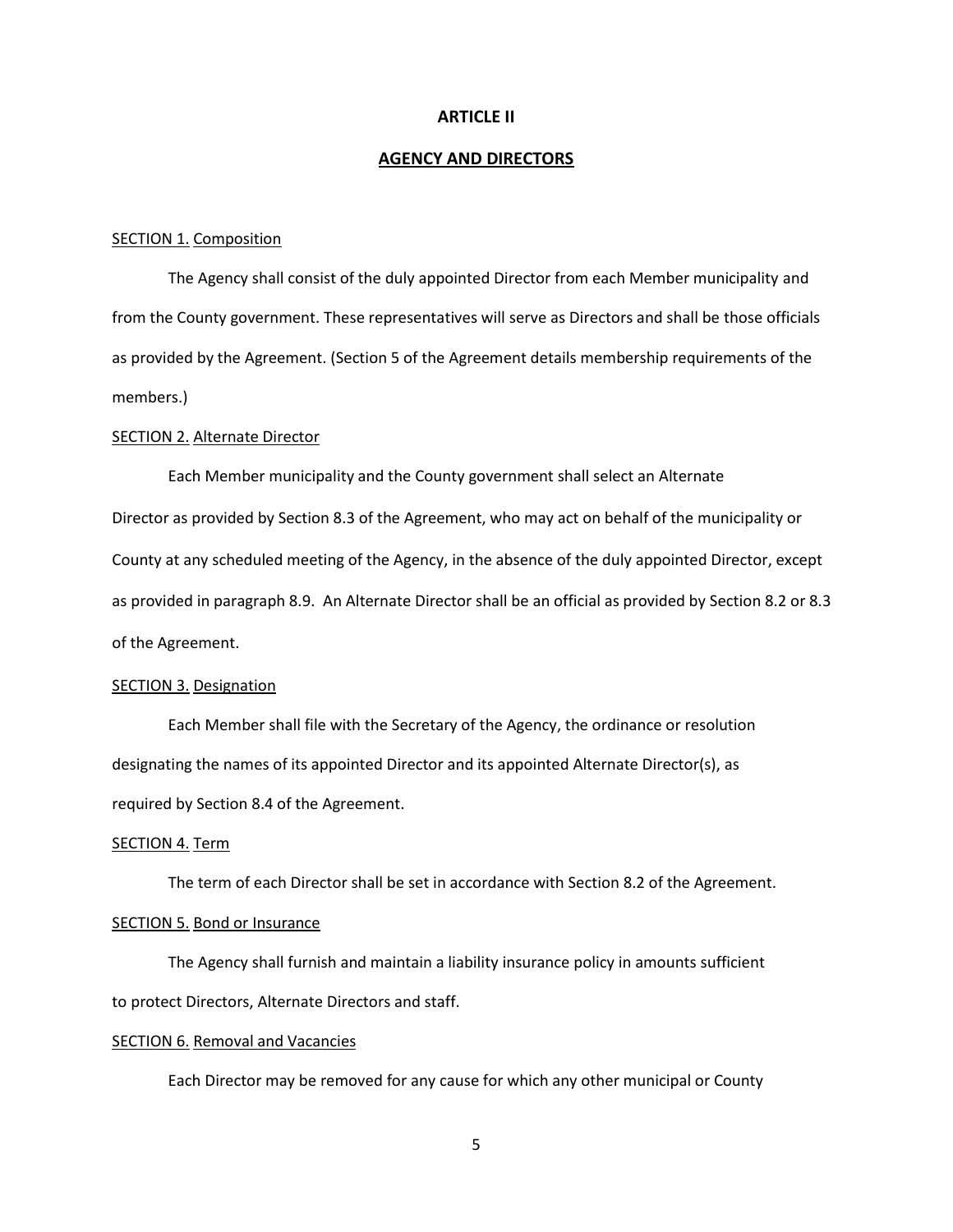officer may be removed. In the event of a vacancy of the Agency for whatever reason, such vacancy shall be filled promptly in accordance with the Agreement.

#### SECTION 7. Duties

The Agency shall perform those duties prescribed by the agreement, statute, and other duties as may from time to time be provided by action of the Agency. (The Rights and Responsibilities of the Agency members are outlined in Section 9 of the Agreement. Provisions for enforcing these By-Laws and the Agreement are set forth in Section 12 of the Agreement.) SECTION 8. Voting

Each Member municipality and the County government is entitled to one equal vote on all matters presented to the Agency at scheduled meetings. The vote may be cast only by the Director or Alternate Director, who may vote by electronic means if his/her presence meets all requirements of the Illinois Open Meetings Act (5 ILCS 120 *eq seq*). No proxy voting shall be permitted.

#### SECTION 9. Compensation

No Director or Alternate Director shall receive any compensation from the Agency for service as a Director (or as Chairman, Vice-Chairman, Treasurer or Secretary of the Agency), but Directors or Alternate Directors may be reimbursed by the Agency for their actual expenses incurred with regard to Agency business upon presentation of receipts or vouchers for all expenses greater than \$10.00.

#### SECTION 10. Liability for Loss of Deposits

No Director or Alternate Director shall be liable for any loss of the money deposited in an approved depository, when deposited in accordance with all state laws, which loss occurs by reason of any failure or default of the depository.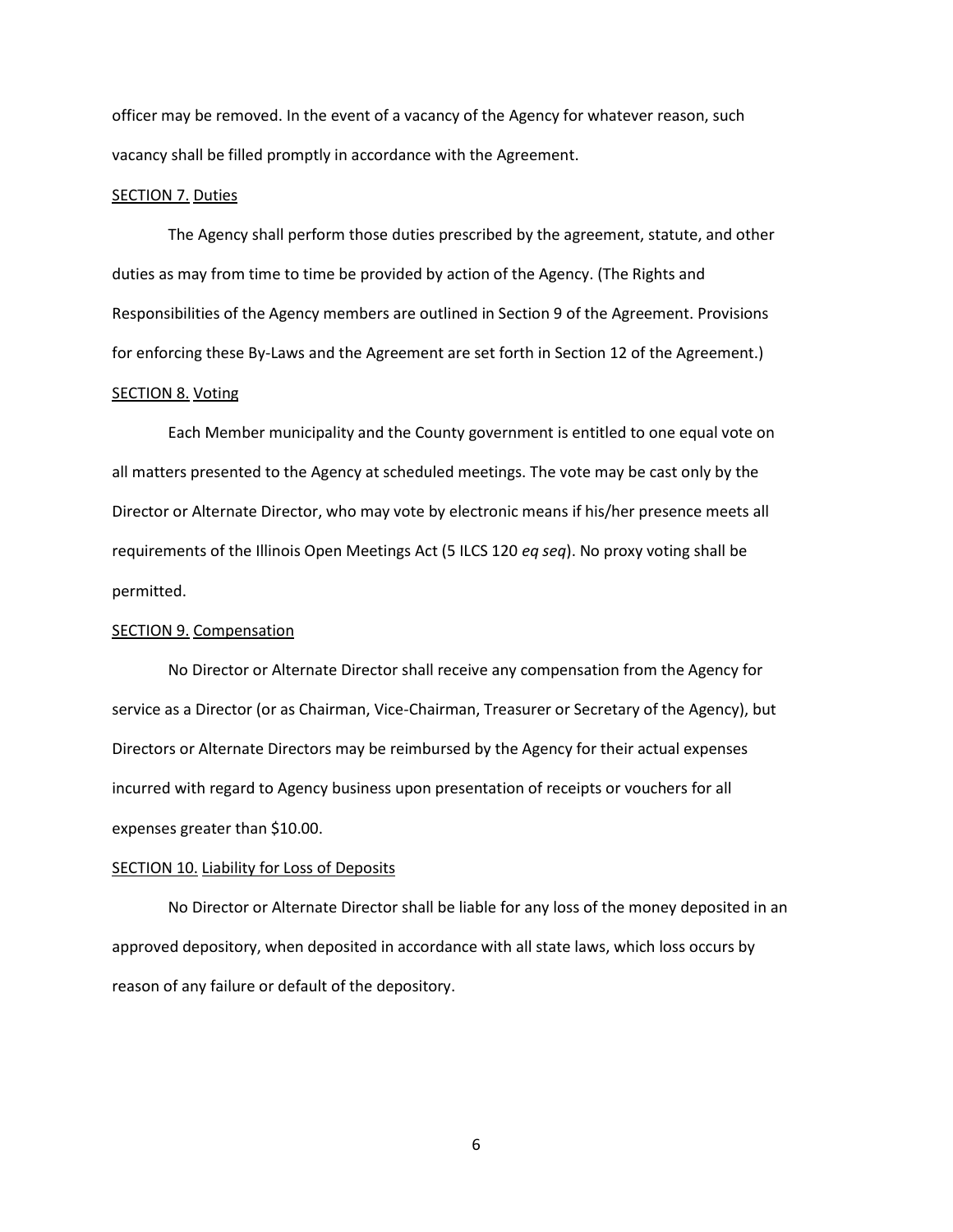#### **ARTICLE III**

#### **OFFICERS OF THE AGENCY**

## SECTION 1. Officers

The officers of the Agency shall be the Chairman, Vice chairman, Treasurer, and Secretary.

### SECTION 2. Chairman and Vice Chairman

The Board of Directors shall elect one person who is a Director to serve as chairman and another person who is a Director to serve as Vice Chairman. Nominations for the position of Chairman and Vice Chairman shall be made by each such candidate in writing and must be received by the Secretary of the prior to sending out the notice for the meeting. Notice of any impending election shall be made orally at two (2) regularly scheduled Board meetings prior to the date set for election. The election of the Chairman shall take place by voice-vote, or as necessary, by a roll call vote of the members of the Board of Directors. A majority of the Board of Directors present and constituting a quorum shall be required for the election of any officer. Should all candidates fail to obtain the majority of a quorum in such voting election, the candidate with the least number of votes shall be eliminated and the vote shall be re-taken with the remaining candidates. After election of the Chairman, the election of the Vice Chairman shall take place. Voting for the Vice Chairman shall take place as in the manner for Chairman.

#### SECTION 3. Other Officers

The Board of Directors shall appoint a person or persons, who need not be Directors, to the positions of Secretary and Treasurer. Such officers shall serve at the pleasure of the Board of Directors. The Secretary and the Treasurer shall be given notice of all meetings of the Agency and shall have the right to take part in the discussion of matters coming before the Agency relating to their duties, but shall have no vote unless otherwise qualified.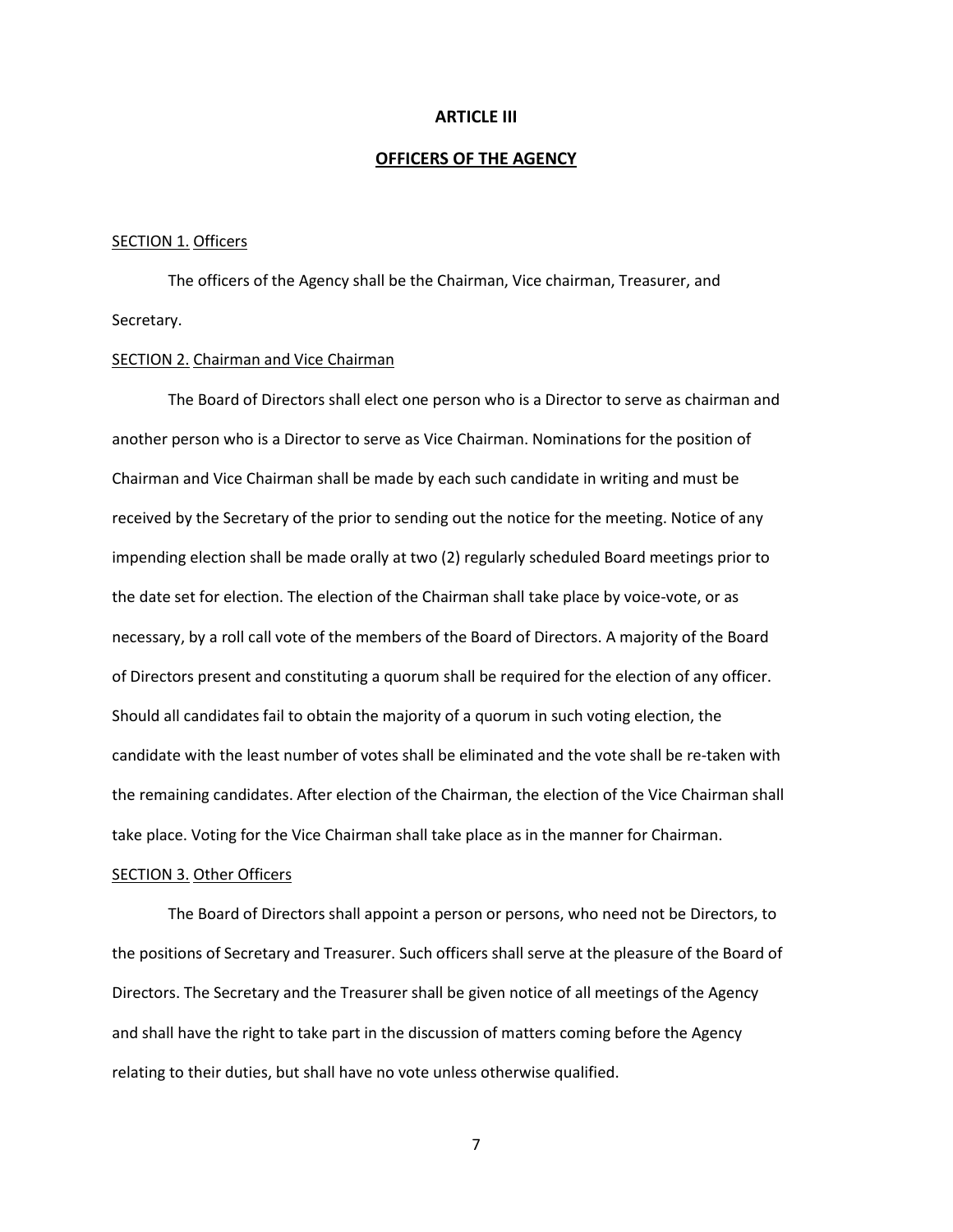#### SECTION 4. Term

All officers shall serve for a term of two years beginning with the date of their election, or in the case of the positions of Secretary and Treasurer, the date of their appointment.

#### SECTION 5. Vacancy

In the event of a vacancy of office, for whatever reason, such vacancy shall be filled according to the same procedure used for the initial election or appointment for the remainder of the subject term.

#### SECTION 6. Rules

The Board of Directors may establish rules governing its own conduct and procedure. Questions of procedure for meetings of the Board of Directors which are not determined by its rules shall be governed by the latest edition of Robert's Rules of Order.

#### SECTION 7. Additional Officers

The Agency may also from time to time, by resolution create (and may subsequently discontinue) officer positions for the Agency in addition to those provided by these By-Laws. The Agency shall determine the duties of such additional officers, which shall not conflict with the duties specifically given by these By-Laws to other officers. The Agency shall determine the term of office and the method of election for such additional officers

## SECTION 8. Duties of Officers

The duties of officers shall be as follows:

- A. Chairman: The Chairman shall:
	- (1) perform those duties prescribed by the Agreement or the Agency;
	- (2) preside at all meetings of the Agency;
	- (3) set the agenda for all meetings of the Agency;
	- (4) appoint committees of the Agency with the advice and consent of the Board of Directors, except the Executive Committee,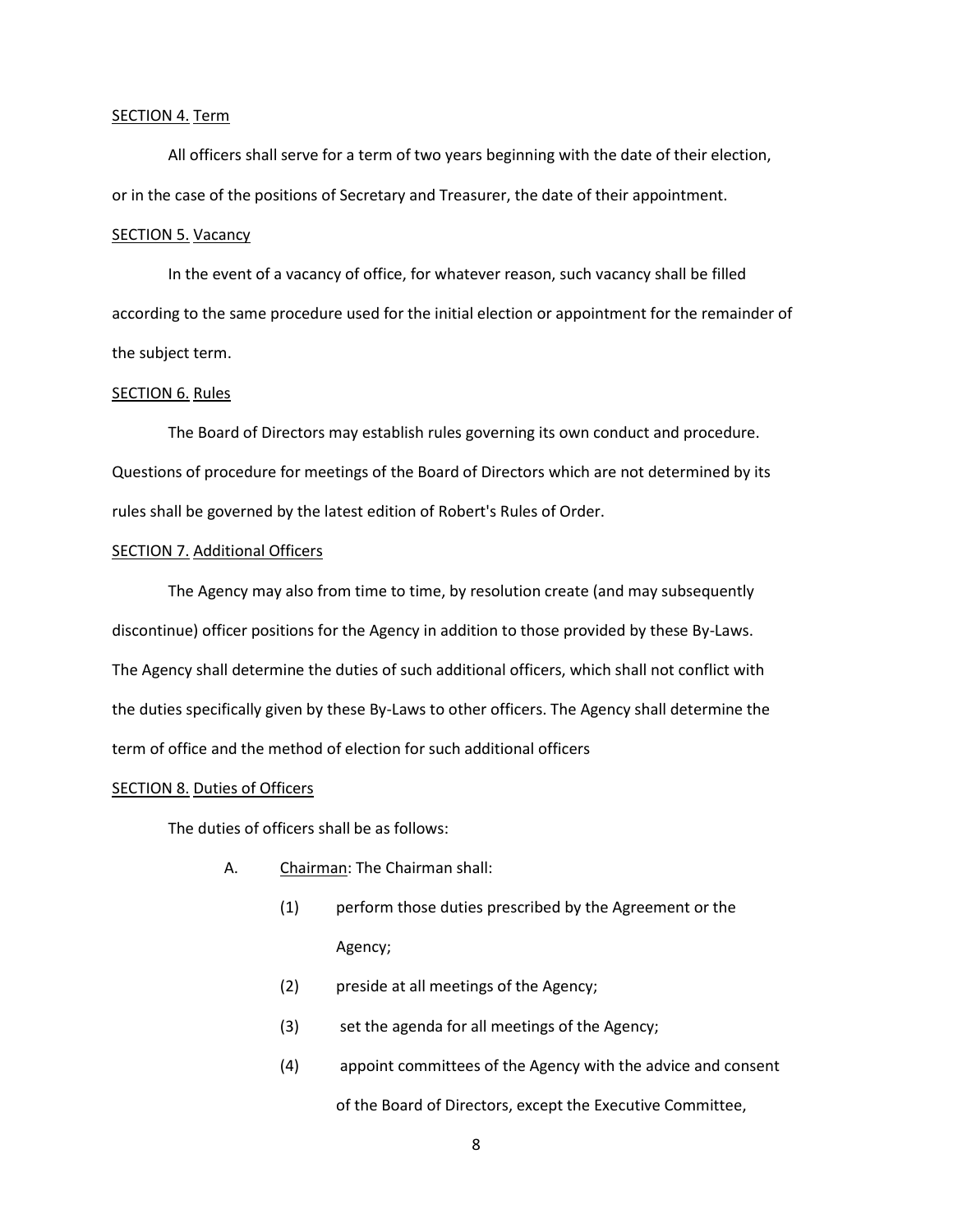whose members are elected as described below in Article IV;

- (5) sign all ordinances, resolutions, and other documents necessary to be signed on behalf of the Agency and shall execute all contracts entered into by the Agency;
- (6) have the power to vote in the same manner as the other Directors; and
- (7) perform such other duties as may be prescribed by the Board of Directors.
- B. Vice Chairman: In the event of the Chairman's absence or inability to act, the Vice Chairman shall, during such absence or inability to act, perform all duties and exercise all powers within the normal purview of the Chairman. The Vice Chairman shall serve as long as the Chairman's absence or inability to act continues or until such time as a new Chairman is duly elected in accordance with these By-Laws.
- C. Secretary: The Secretary shall:
	- (1) perform those duties prescribed by the Agreement or the Agency;
	- (2) except for special or emergency meetings, governed by Article VI, Section 4 hereof, sees that a notice of each meeting is sent to each Director and Alternate Director(s) at least seven (7) days prior to any meeting. In the case of a special or emergency meeting, the Secretary shall give and shall conform with the Illinois Open Meetings Act;
	- (3) see that public notice of the schedule of regular meetings is given at the beginning of each fiscal year, such notice stating the dates, times and places of regular meetings. Public notice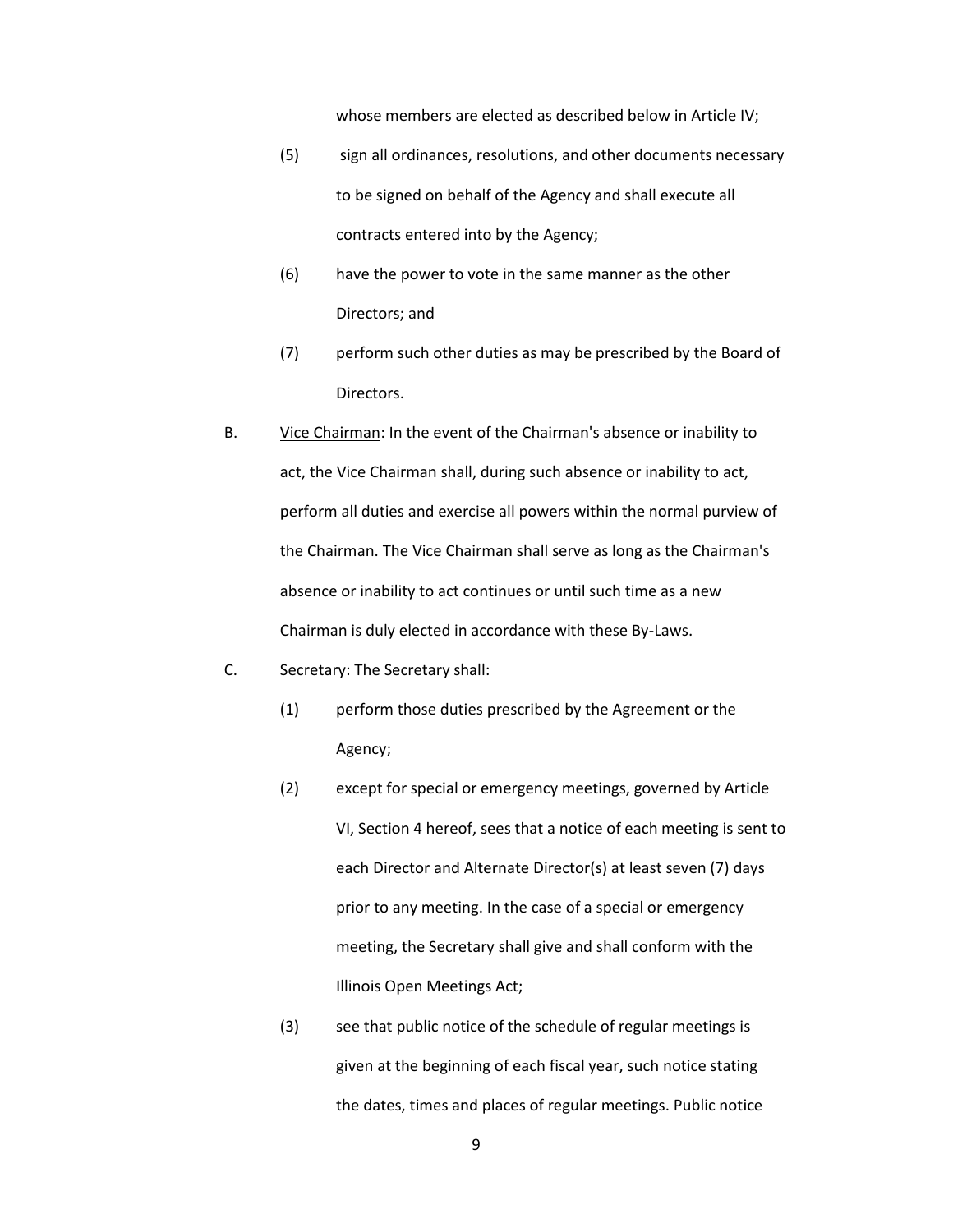for a special meeting (except a meeting held in the event of a bona fide emergency, or of any rescheduled meeting or of any reconvened meeting, and shall conform with the Illinois Open Meetings Act.

- (4) See that an agenda and related matters for each regular meeting is prepared and sent seven (7) days in advance for general distribution;
- (5) Record, publish and maintain a permanent record of the minutes of each Agency meeting; and
- (6) Record the vote of each Director and each ordinance, resolution or other proposition brought to a vote;
- d. Treasurer. The Treasurer shall accept all reports of receipts from the Treasurer of Lake County and shall additionally perform those duties prescribed by the Agreement Establishing the Solid Waste Agency of Lake County.

## SECTION 9. Liability for Loss of Deposits

No officer of the Agency shall be liable for any loss of the money deposited in an approved depository which loss occurs by reason of any failure or default of the depository, as long as all deposits were made in accordance with state law.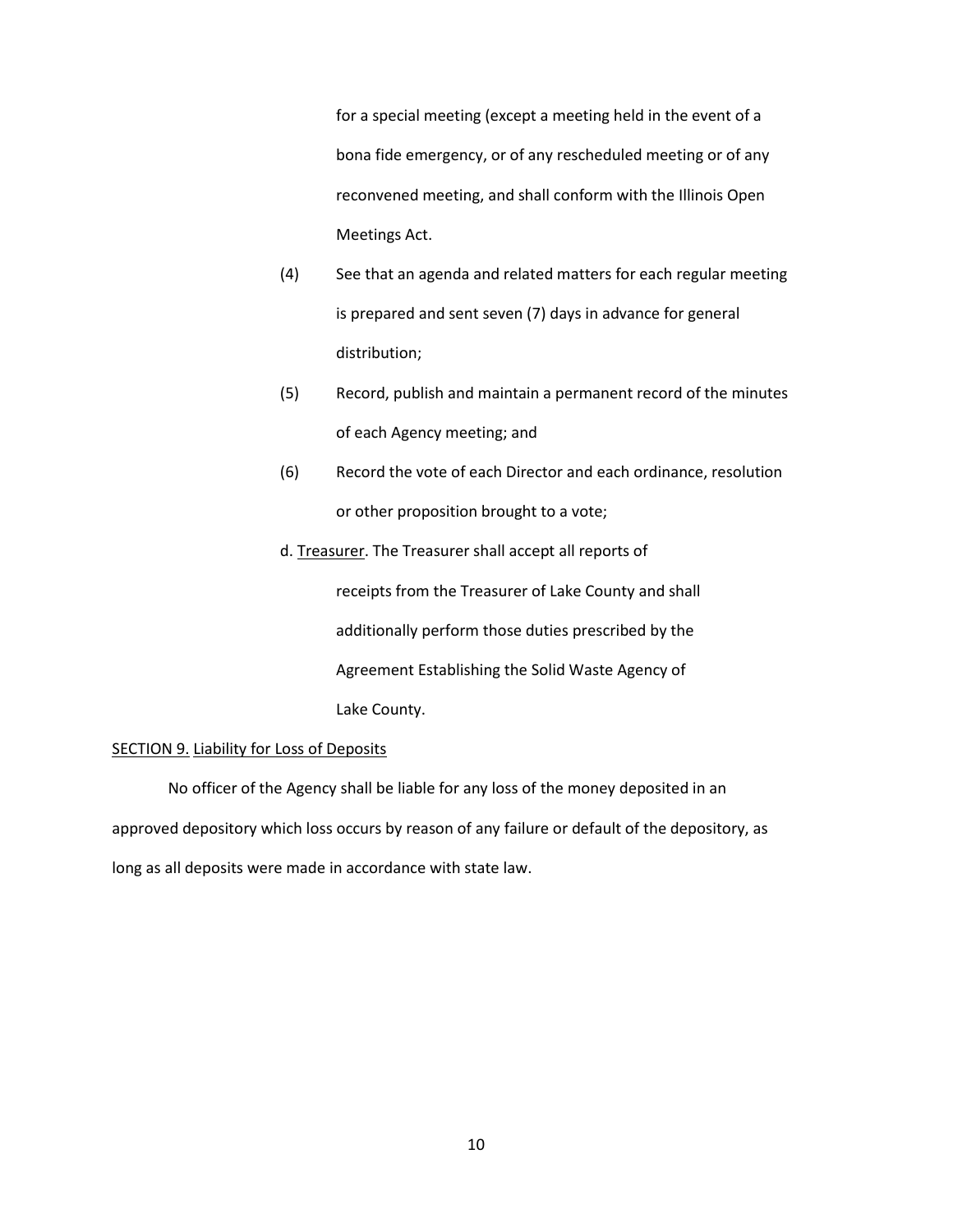#### **ARTICLE IV**

#### **EXECUTIVE COMMITTEE**

#### SECTION 1. Members and Powers

The Executive Committee shall be comprised of nine (9) Directors (or Alternate Directors) as provided in the Agreement and shall exercise those powers as specified in the Agreement and the By-Laws. If any member of the Executive Committee ceases to serve as the President, Mayor, Chairman, elected member of the corporate authorities or chief administrative officer of the Member jurisdiction which appointed such person, becomes incapacitated or is otherwise removed as a member of the Executive Committee by the Board of Directors that seat on the Executive Committee shall be vacant until a successor is appointed by the Board of Directors. (See Section 8.9 of the Agreement for further treatment of the Executive Committee.)

- (i) The Director from the County of Lake shall serve a perpetual term. The two (2) Directors from the Members having a population of more than 30,000 shall be elected from those eligible Members and shall serve alternating terms of two (2) years. One Director shall serve a term of one (1) year, beginning with his/her election in 2010. The second Director shall serve a term of two (2) years beginning in 2010. Subsequent terms for both of these seats shall be for two (2) years. The initial terms of these two (2) Directors shall be chosen by lot.
- (ii) The terms of the remaining six (6) Members of the Executive Committee shall begin in 2010 and they shall serve until the end of their respective terms for the Executive Committee and thereafter until their respective successors are elected. Three (3) Directors shall serve terms of one (1) year, beginning with their election in 2010. Subsequent terms for these three (3) seats shall be for two (2) years. The other three (3) Directors shall serve terms of two (2) years,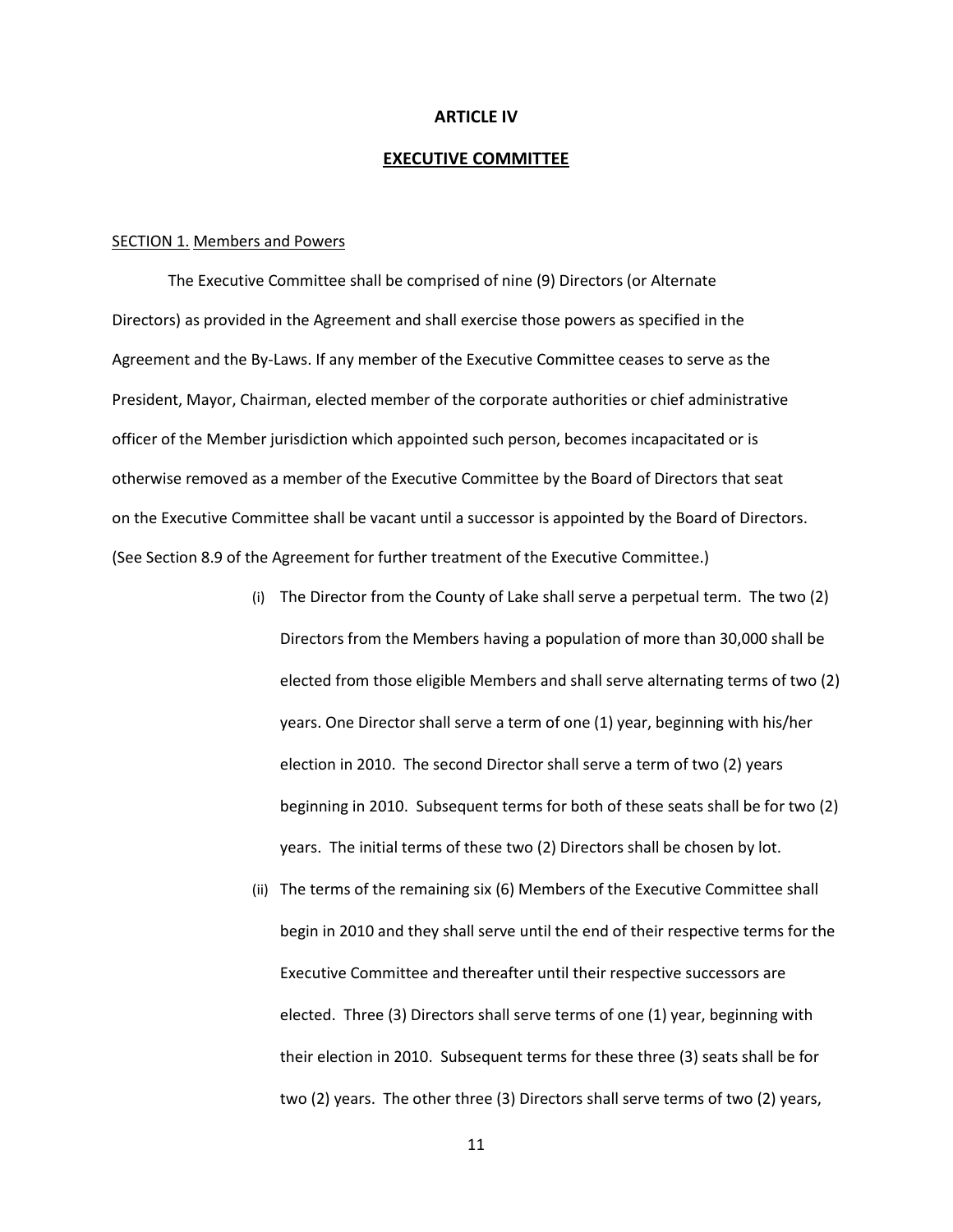beginning with their election in 2010. Subsequent terms for these three (3) seats shall be for two (2) years. The initial terms of these remaining six (6) Directors shall be chosen by lot.

## SECTION 2. Voting

Votes on the Executive Committee may be cast only by the members of the Committee in attendance at its meetings, the members of the Committee may vote by electronic means if his/her presence meets all requirements of the Illinois Open Meetings Act (5 ILCS 120 *eq seq*). No proxy voting shall be permitted.

#### SECTION 3. Officers of the Executive Committee

The Executive Committee shall elect from among its members a Chairman and Vice Chairman of the Executive Committee. Such officers shall serve until the end of their term and thereafter until their respective successors are elected. The term of office for those positions shall be two years. The term of the first persons elected as such officers shall expire on the third Thursday of May, 1994. Upon the resignation or incapacity of any Executive Committee member, the Board of Directors shall elect one of its members to complete the term of office for that position in accordance with the Agreement. If such person is also an officer of the Executive Committee, the remainder of the Executive Committee shall re-elect an officer to replace that officer position pursuant to this section. The Secretary of the Agency shall serve as Secretary to the Executive Committee. Nominations from the floor shall first be made for the position of Chairman. Upon closure of nominations, a vote shall be taken by the Executive Committee. A majority of the Executive Board present and constituting a quorum shall be required for the election of any officer. Should all candidates fail to obtain the .majority of a quorum in such voting election, the candidate with the least number of votes shall be eliminated and the vote shall be re-taken with the remaining candidates. After election of the Chairman, nominations for the election of the Vice-Chairman shall be accepted. Upon the closure of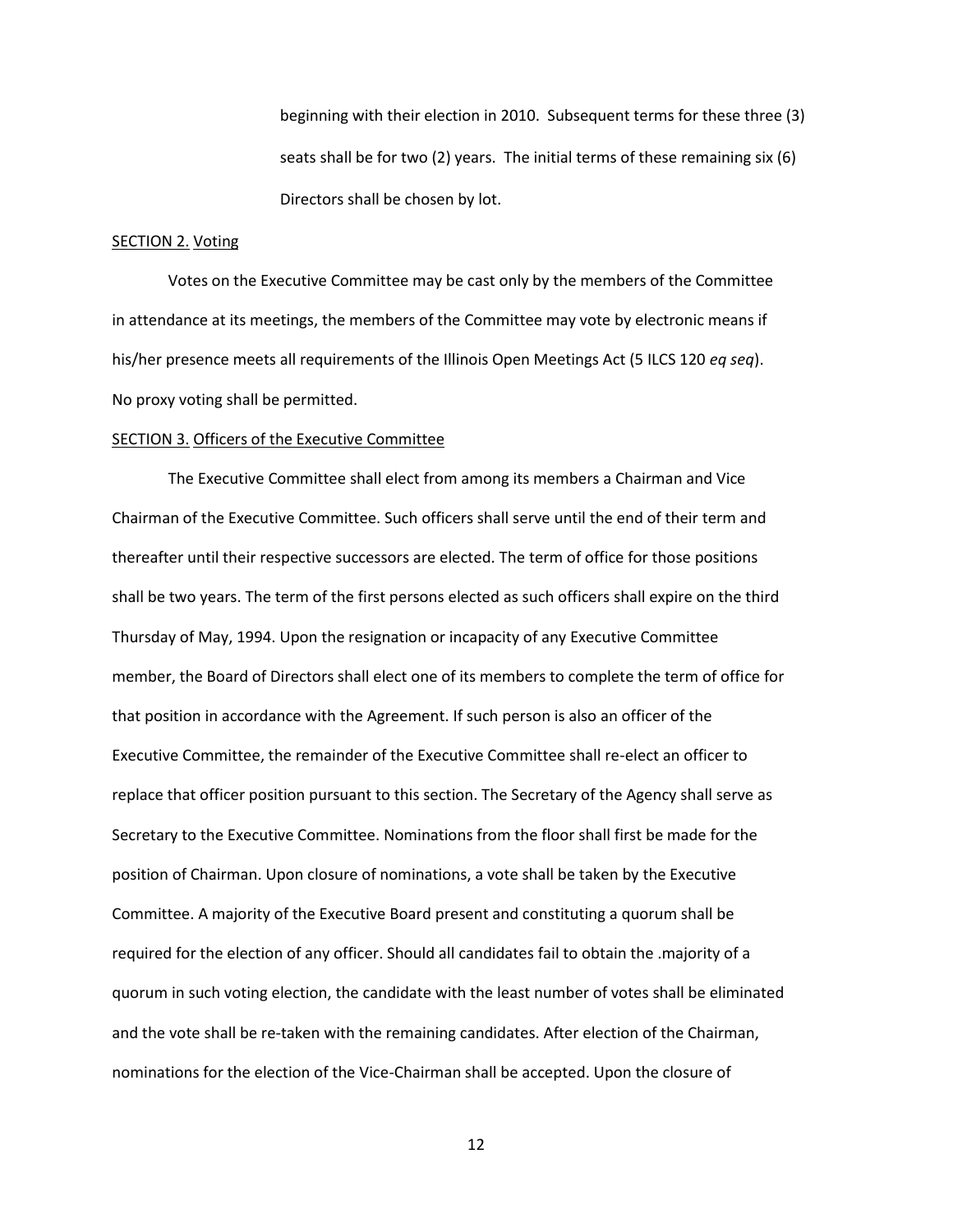nominations for Vice Chairman, voting shall take place as in the manner for Chairman.

#### SECTION 4. Rules

The Executive Committee may establish rules governing its own conduct and procedure. Questions of procedure for meetings of the Executive Committee, which are not determined by its rules shall be governed by Robert's Rules of Order, latest edition.

#### SECTION 5. Compensation

No one serving on the Executive Committee shall receive compensation from the Agency for that service or for service as Chairman or Vice Chairman of the Executive Committee. Members and officers may be reimbursed for their actual expenses incurred with regard to Agency business and meetings, upon presentation of receipts or vouchers for all expenses greater than \$10.

#### SECTION 6. Meetings

Regular meetings of the Executive Committee shall be held according to schedule of meetings which the Executive Committee shall, from time to time, adopt pursuant to the Open Meetings Act (5 ILCS 120/1 *et seq*).

Special meetings of the Executive Committee may be called by its Chairman or by any three (3) members of the Executive Committee. Notice of the meetings shall conform to the Open Meetings Act.

All regular and special meetings of the Executive Committee shall be open to the public unless otherwise permitted to be closed under the Open Meetings Act and public notice of such meetings shall be given, in each case in the manner (and with such exceptions) as provided by the "Open Meetings Act" of the State of Illinois, (5 ILCS 120/1 *et seq*), as amended from time to time.

#### SECTION 7. The Chairman of the Executive Committee

The Chairman of the Executive Committee shall preside at the meetings of the Executive Committee and shall serve as the liaison between the Board of Directors and the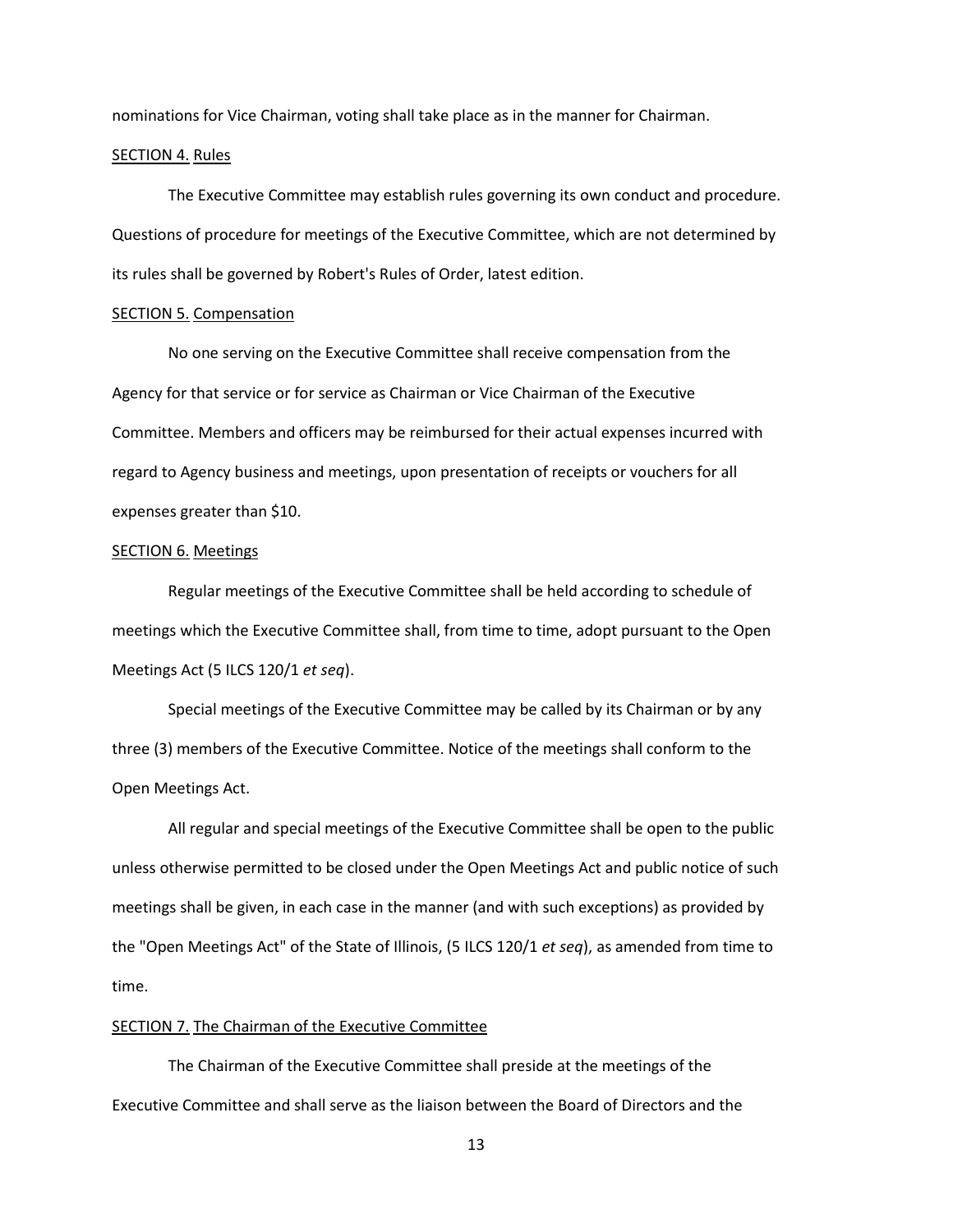Executive Committee. The Chairman of the Executive Committee shall also perform all duties specified in the By-Laws, all duties incident to this office and such other duties as may be prescribed by the Executive Committee consistent with the Agreement and the By-Laws. In the absence of the Chairman of the Executive Committee or in the event of the Chairman's inability to act, the Vice Chairman of the Executive Committee shall perform the duties of the Chairman of the Executive Committee, and when so acting, shall have all the powers of the Chairman. SECTION 8. Procedures for the Election of the Executive Committee

Nominations for the positions on the Executive Committee shall be made by each such candidate in writing prior to sending out notice for the meeting. Notice of any impending election shall be made orally at two (2) regularly scheduled Board of Directors meetings prior to the date set for election. The election of the Executive Committee members shall be taken by voice vote, or as necessary, by a roll call vote. From the full Board of Directors, A majority of the Board of Directors present and constituting a quorum shall be required for the election of any member of the Executive Committee. Should all candidates fail to obtain a majority of a quorum in such voting election, the candidate with the least number of votes shall be eliminated and the vote shall be re-taken with the remaining candidates. If one or more of the candidates receive at least a majority of the quorum of votes, that individual shall be elected and a new vote shall be taken for the remaining positions from the remaining candidates. Each Member shall be entitled to cast one (1) vote for each open position on the Executive Board. Cumulative voting is not permitted.

## **ARTICLE V**

#### **STAFF OF THE AGENCY**

#### SECTION 1. Staff Make-Up

The administrative staff shall consist initially of an Executive Director and a Recycling Coordinator. The Agency, at the discretion of the Board of Directors, may hire such other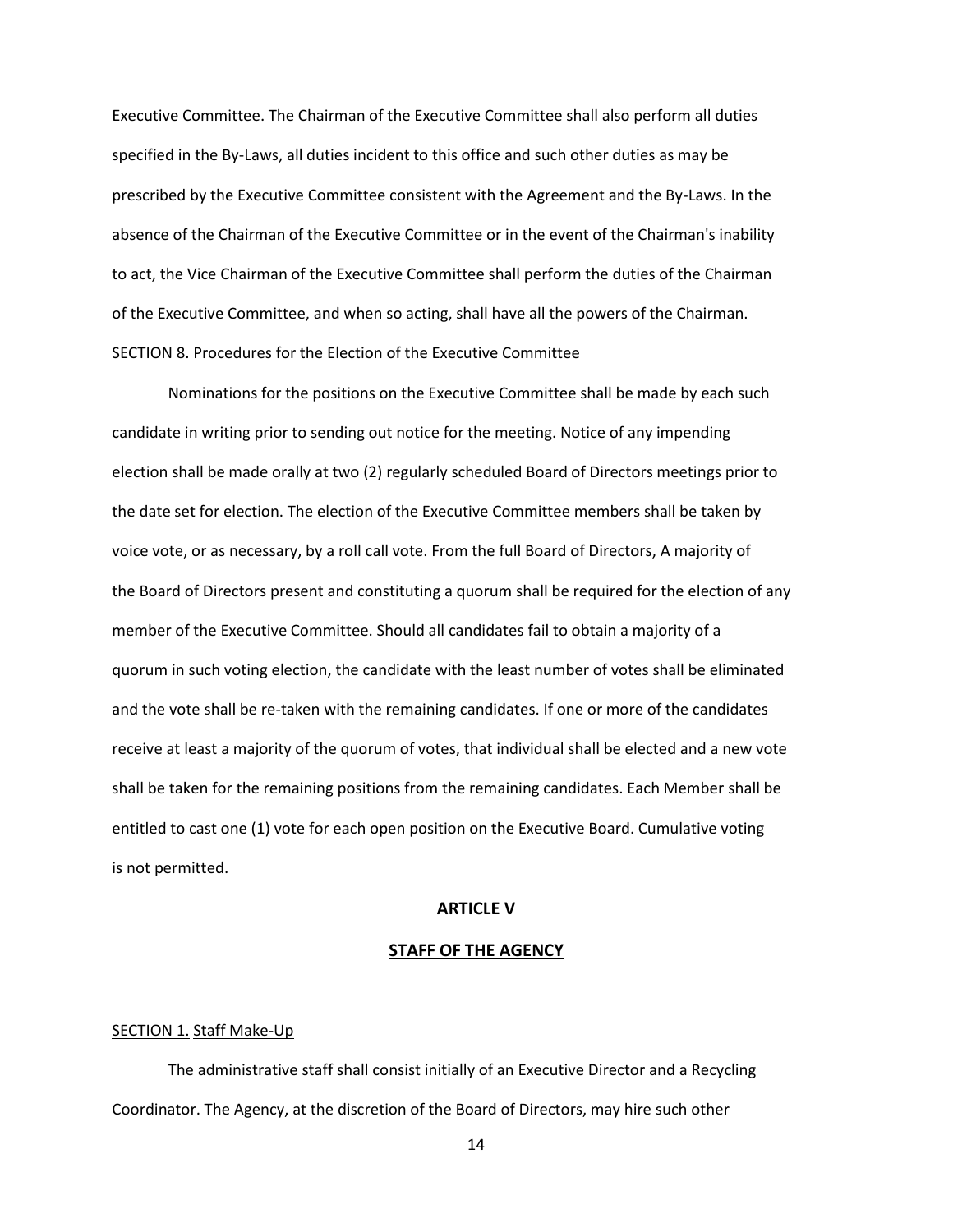supervisory, administrative, and operating personnel as may be required by the Agency.

#### SECTION 2. Executive Director- Appointment

The Executive Director shall be appointed by a majority vote of the Directors for an indefinite term and shall serve at the Agency's pleasure. The Executive Director shall be chosen on the basis of administrative and executive qualifications and knowledge in the field of solid waste disposal management.

No Director shall receive the appointment as Executive Director during his or her term of appointment as director or within one year after the expiration of such term.

The Executive Director may be removed by a majority vote of the Directors at any time. The action of the Agency in removing the Executive Director shall be final.

#### SECTION 3. Executive Director Duties

The Executive Director is charged with the supervision and management of the Agency's affairs. The Executive Director shall serve as the Chief Administrative Officer of the Agency and shall administer all functions of the Agency as directed by the Chairman of the Agency. The duties of the Executive Director shall include, but are not necessarily limited to, the following:

- administrative responsibility for the organization and operation of the Agency;
- supervision of all administrative staff and consultants of the Agency;
- hiring personnel to fill positions or vacancies on the Agency's administrative staff and to discharge or retire such employees in accordance with the administrative rules and procedures established by the Agency;
- attendance at all Agency meetings unless excluded or excused therefrom;
- attendance at any Agency committee meeting at which his attendance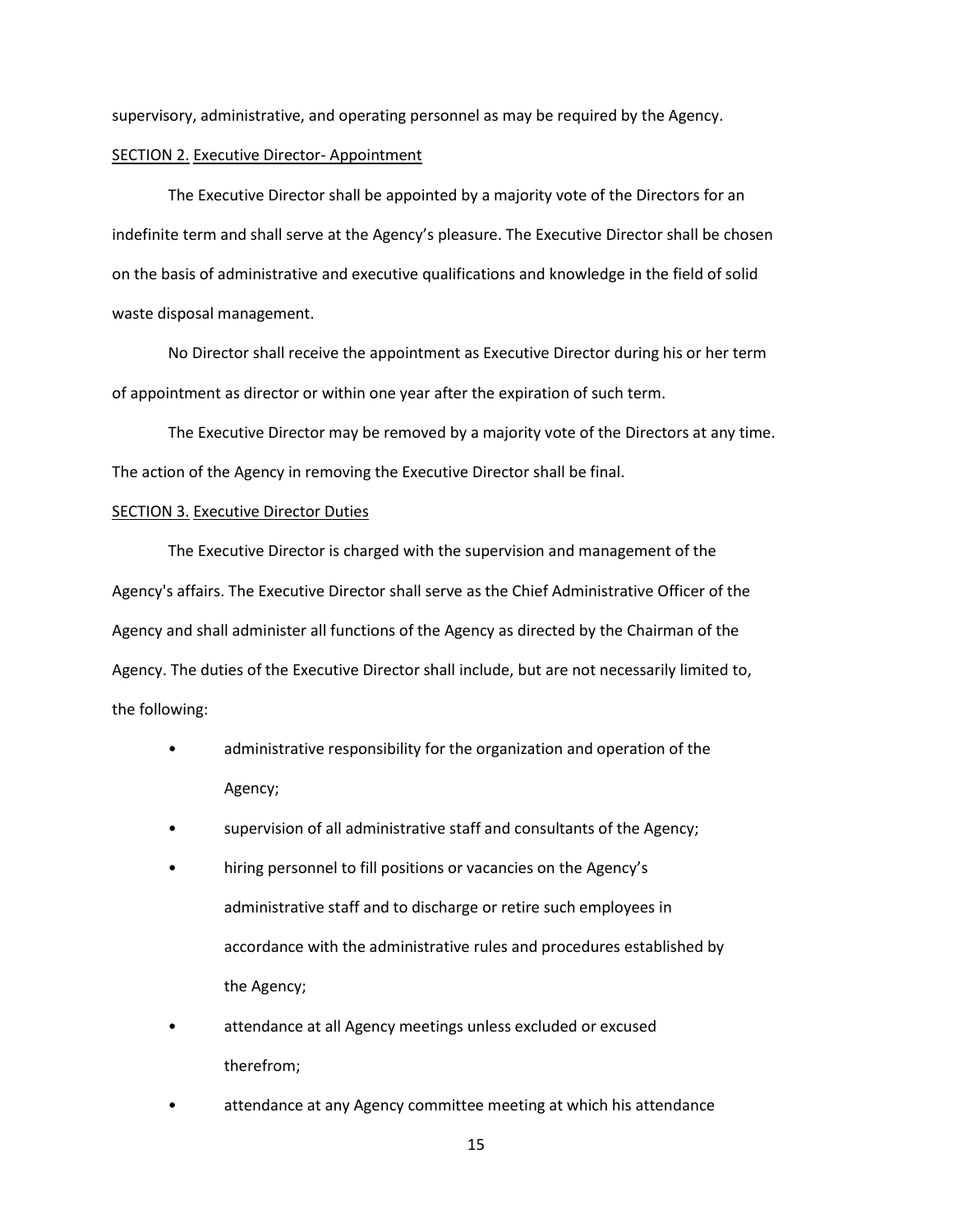has been requested

- attendance at relevant Municipal or County Board meetings of the Agency's member communities when so requested;
- recommendation of policies and procedures necessary for the compilation of a plan for the management of solid waste within the collective jurisdiction of the Agency;
- purchase of materials and services according to administrative rules and procedures established by the Agency;
- preparation and presentation of the annual budget to the Agency;
- preparation and presentation to the Agency for consideration and approval of such resolutions, ordinances, administrative rules, and orders as may be deemed necessary and appropriate; and representation of the Agency before conferences, professional associations, or relevant public bodies when requested to do so by the Agency.

## SECTION 4. Executive Director - Compensation

The Executive Director shall receive such compensation as the Agency shall from time to time determine.

#### SECTION 5. Executive Director-Absence or Inability

In the event of the absence of the Executive Director or his or her inability to act, the Chairman or his designee, may perform the duties of the Executive Director during such absence or inability until such time as the Board of Directors may select a replacement

#### SECTION 6. Recycling Coordinator

As determined by the Board of Directors, the Recycling Coordinator may be a staff position of the Agency as prescribed by the Planning and Recycling Act. The Recycling Coordinator shall be under the direction and control of the Executive Director.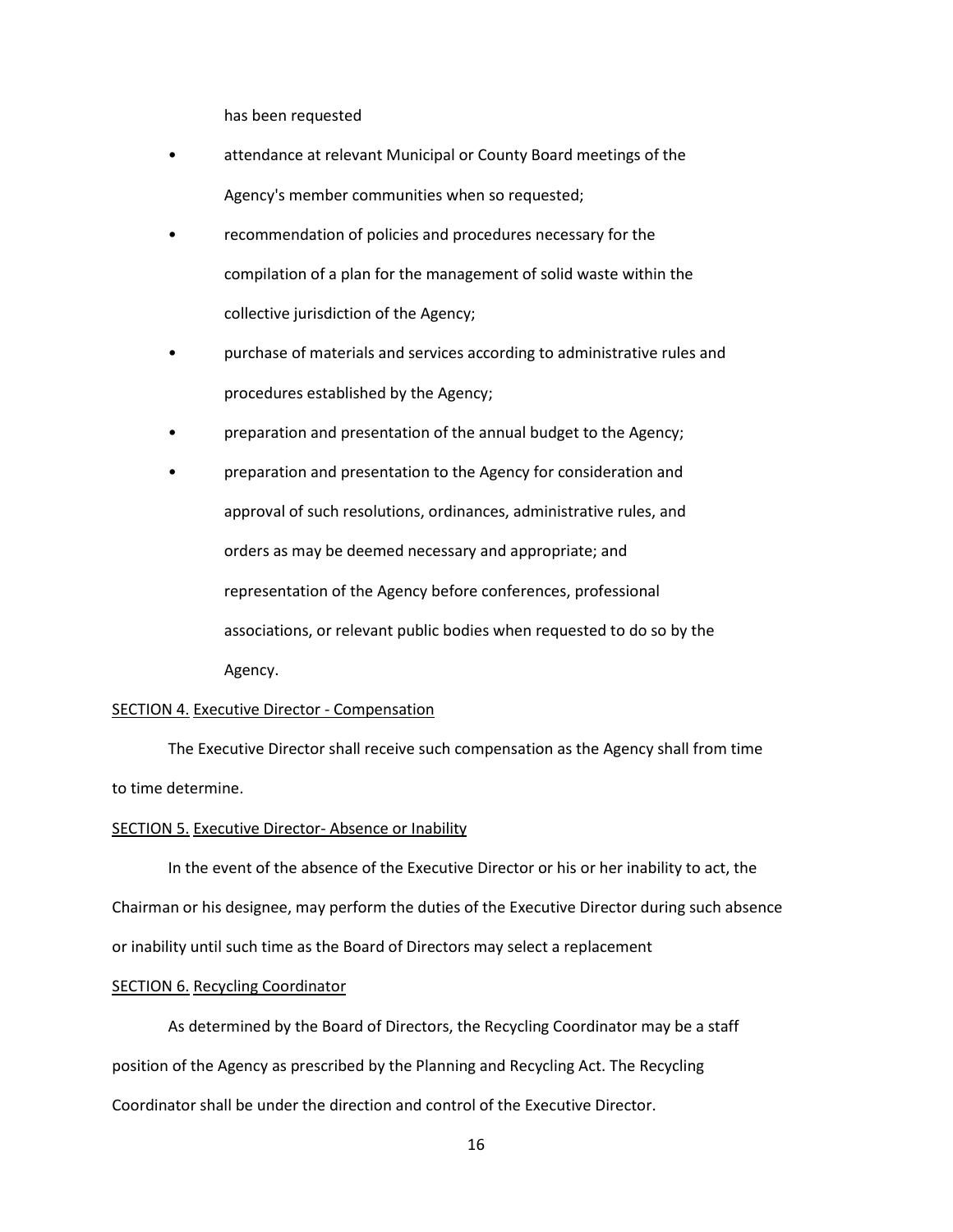## SECTION 7. Executive Director- Other Agency Personnel

Any and all additional supervisory, administrative or operating personnel shall be under

the direction and control of the Executive Director.

## SECTION 8. Compensation - Other Agency Personnel

All other Agency personnel, besides the Executive Director, shall receive such compensation as the Agency shall from time to time determine.

## **ARTICLE VI**

## **GENERAL COUNSEL FOR THE AGENCY**

#### SECTION 1. General Counsel

The General Counsel shall be a Special Assistant State's Attorney appointed by the Lake County State's Attorney or, if the Agency chooses, a private attorney. In either instance, said attorney shall be appointed by a majority vote of the Directors. The General Counsel may be removed by a majority vote of the Directors at any time.

#### SECTION 2. General Counsel- Duties

The General Counsel shall:

- perform those duties prescribed by statute, law or the Agency; shall advise the Agency and its administrative staff on legal matters;
- prepare and draft legal documents and render legal opinions when requested by the Executive Director, the Chairman or the Agency on all matters concerning the interests of the Agency;
- attend Agency meetings;
- make reports from time to time and otherwise perform such duties or special services as the Agency may require; and
- shall direct litigation, represent the Agency in all legal matters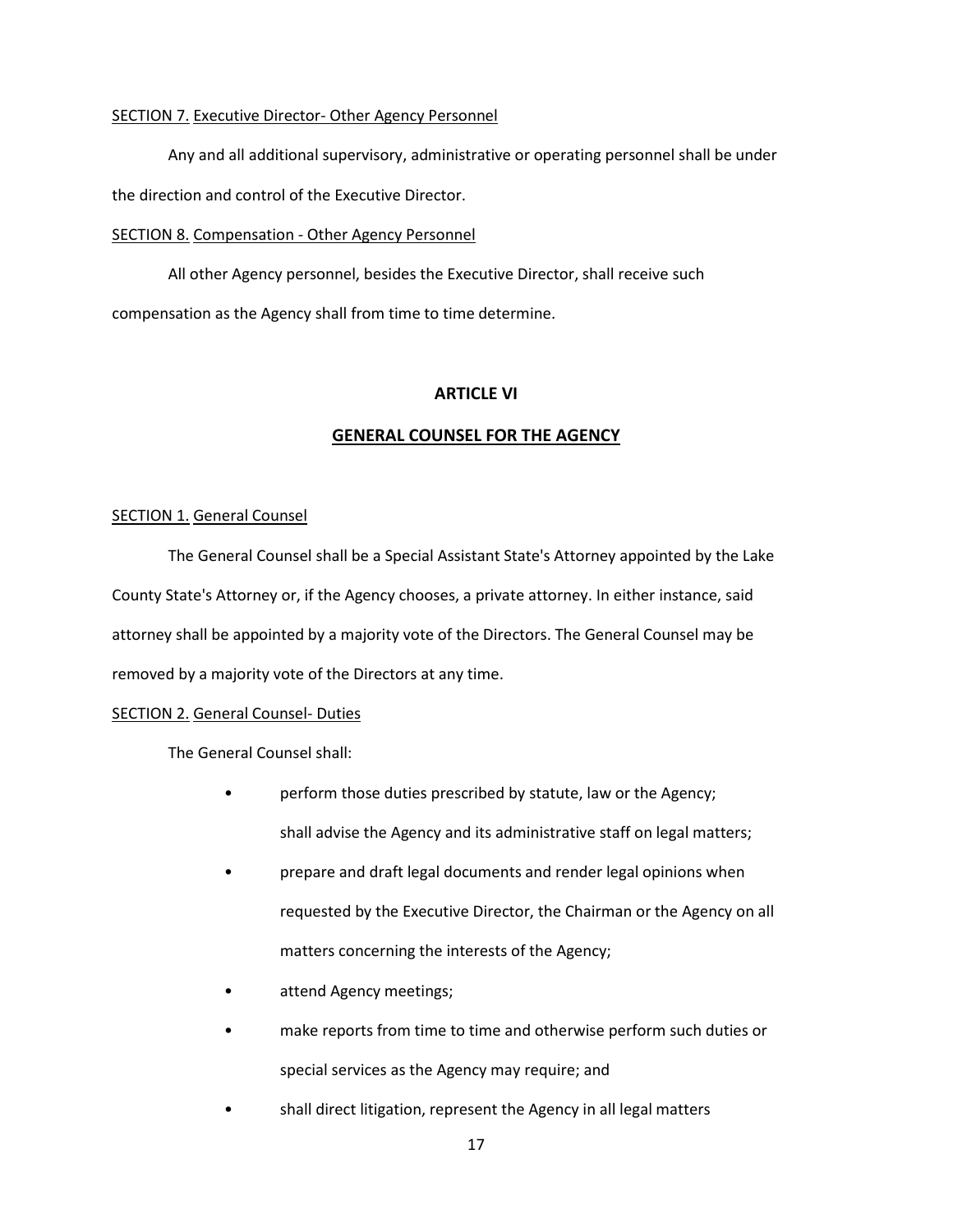excepting cases where a Special Counsel has been appointed by the Agency to advise or represent the Agency on special matters or to assist the General Counsel on a particular legal matter.

#### **ARTICLE VII**

## **MEETINGS**

#### SECTION I. Open Meetings

All regular and special meetings shall be open to the public unless otherwise permitted to be closed under the Open Meetings Act and public notice of such meetings shall be given, in each case in the manner as provided by the "Open Meetings Act" of State of Illinois, Chap. 102 of the Illinois Revised Statutes, Section 41 et seq., as amended from time to time.

#### SECTION 2. Regular Meetings

The Board of Directors shall establish a schedule of Board meetings pursuant to the

Open Meetings Act (5 ILCS 120/ 1 *et seq.*)

#### SECTION 3. Order of Business at Regular Meetings

The Chairman shall cause an agenda for the meeting to be given to each of the other Directors and shall provide for public comment.

#### SECTION 4. Special or Emergency Meetings

Special or emergency meetings may be called by the Chairman and notice of the meeting shall conform to the Open Meetings Act (5 ILCS 120/1 *et seq.*)

#### SECTION 5. Vote Requirements

The concurrence, in a roll call vote, of a majority of the total number of all the Member Directors is necessary for the passage of any ordinance and the incurring of any extra-ordinary debt or financial obligation, that requires the Agency to issue Bonds, borrow money or otherwise incur debt in excess of anticipated revenues. Except as otherwise provided by these By-Laws or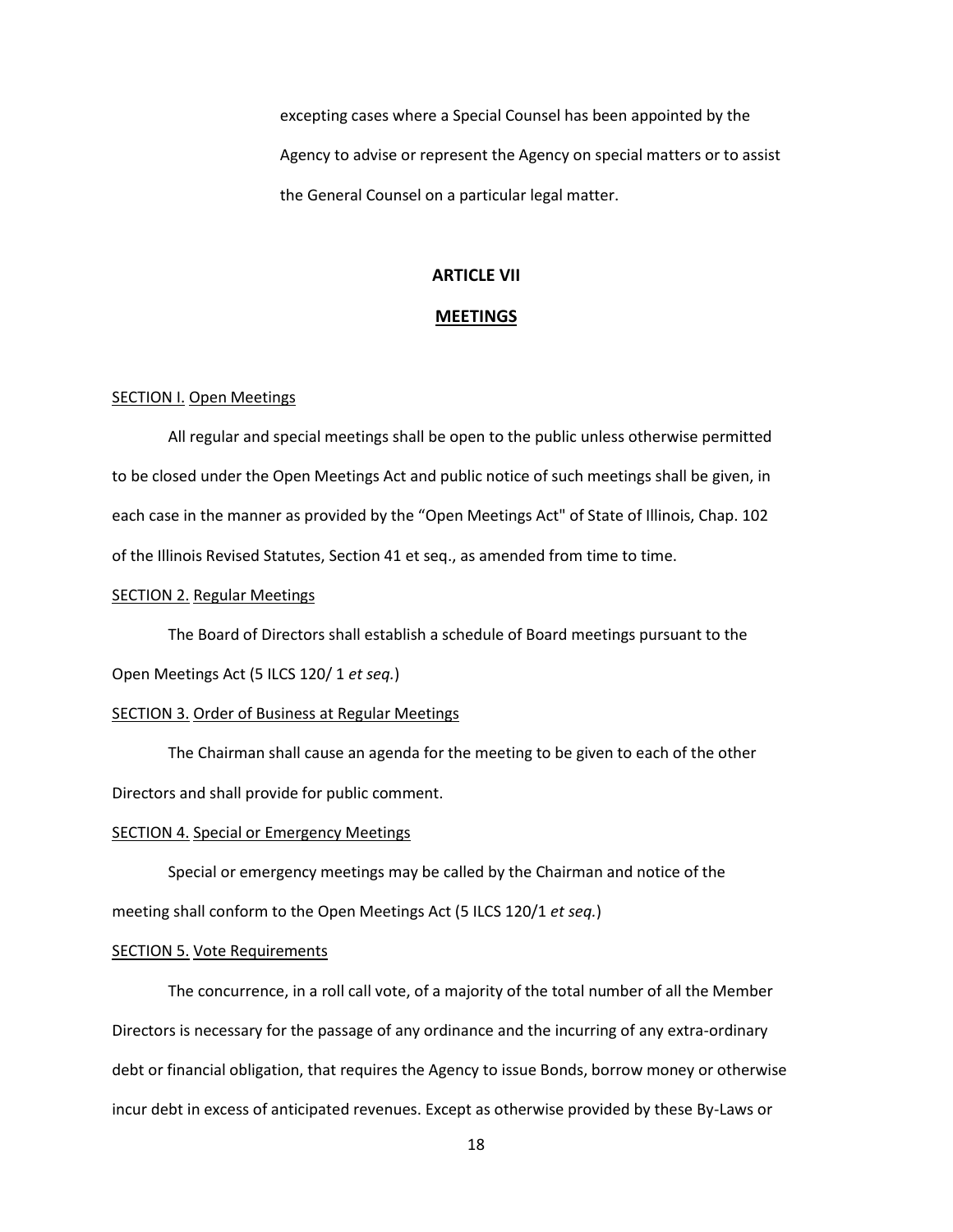the Agreement, all other action of the Agency shall require a majority of those Directors present, provided there is a quorum.

#### SECTION 6. Rules of Order

The Chairman shall preside over all Agency meetings, shall preserve order and decorum and shall conduct meetings in an orderly fashion. The Chairman may speak to points of order and shall decide all questions of order. Questions of procedure for meetings of the Agency which are not determined by its rules, shall be governed by the latest edition of Roberts Rules of Order, Revised. In. case of any disturbance or disorderly conduct, the Chairman shall have the power to remove the cause of such or suspend the meeting.

#### SECTION 7. Disqualification

Any Director or Alternate who has an individual, direct or indirect, financial or other material interest in any matter before the Board of Directors shall disclose such interest and shall refrain from participating in any way in the deliberations or decisions on such matters except as otherwise allowed in the Public Officers Prohibited Activities Act (50 ILCS 105 et seq.) or the Ethics Ordinance, as adopted and/or amended by the Agency.

#### SECTION 8. Recision

No ordinance, resolution or other action shall be rescinded at any special Agency meeting unless the motion to rescind receives an equal number or greater of votes than that which adopted the ordinance or resolution, and that there shall be present at such meeting at least as many Members as were present at the meeting at which said ordinance, resolution or other action was approved.

#### SECTION 9. Written Resolution

At the request of one-third (1/3) of the Directors present, any resolutions or motions submitted to the Agency shall be reduced to writing before being voted upon.

#### SECTION 10. Public Comment

The Agency may, by a majority vote of the Directors present, determine to limit the time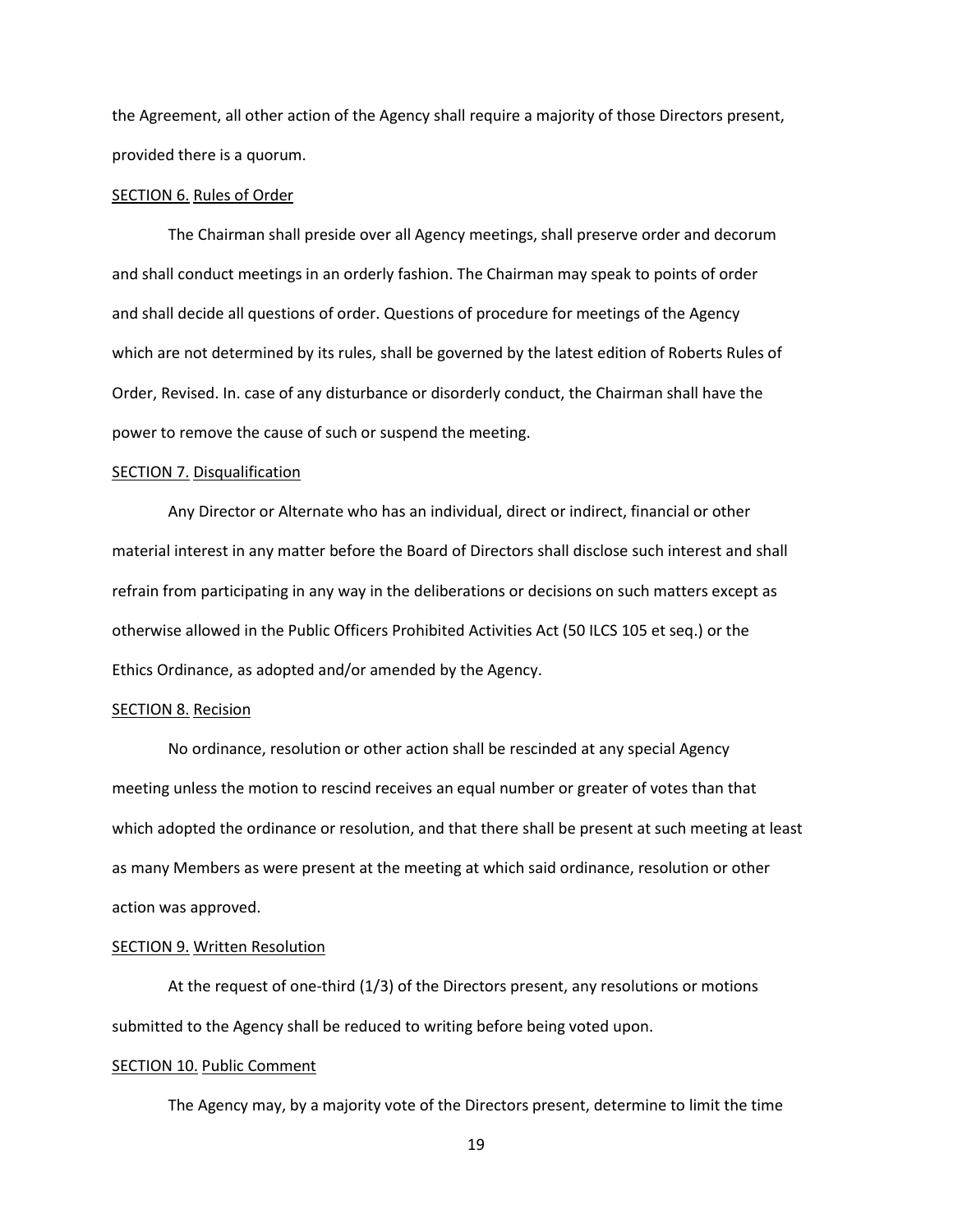for members of the public to address the Agency at any specific meeting.

#### **ARTICLE VIII**

#### **OTHER COMMITTEES**

#### SECTION 1. Purpose

In addition to the Executive Committee, the Agency has determined that a committee structure may, in many situations, be the most efficient and productive way for the Directors to carry out their responsibilities. The primary responsibilities of such committees shall be to suggest policy, review, investigate and make recommendations to the Agency. The committee structure is established so that more thought and time may be given to Agency matters by delegating review and investigative functions to a portion of its Members. Except for the Executive Committee, committees established pursuant to this section shall not be operating bodies, but reviewing and investigative bodies of the Agency and their actions are not mandates to the Agency, but rather shall constitute suggestions or recommendations to the Agency.

## SECTION 2. Committees

In addition to the Executive Committee, the Agency may establish such standing or special committees as it may deem necessary to effectuate business. The Chairman shall appoint all committees and committee chairmen with the advice and consent of the Directors. The duties of each committee shall be those duties specified at the time the committees are established and may be modified from time to time by the Chairman or the Agency.

#### SECTION 3. Chairman as Committee Member

The Chairman shall be an ex-officio member of all committees, but shall not vote on committee matters, unless he or she is otherwise a member of the Executive Committee; in which case he or she may vote on Executive Committee matters.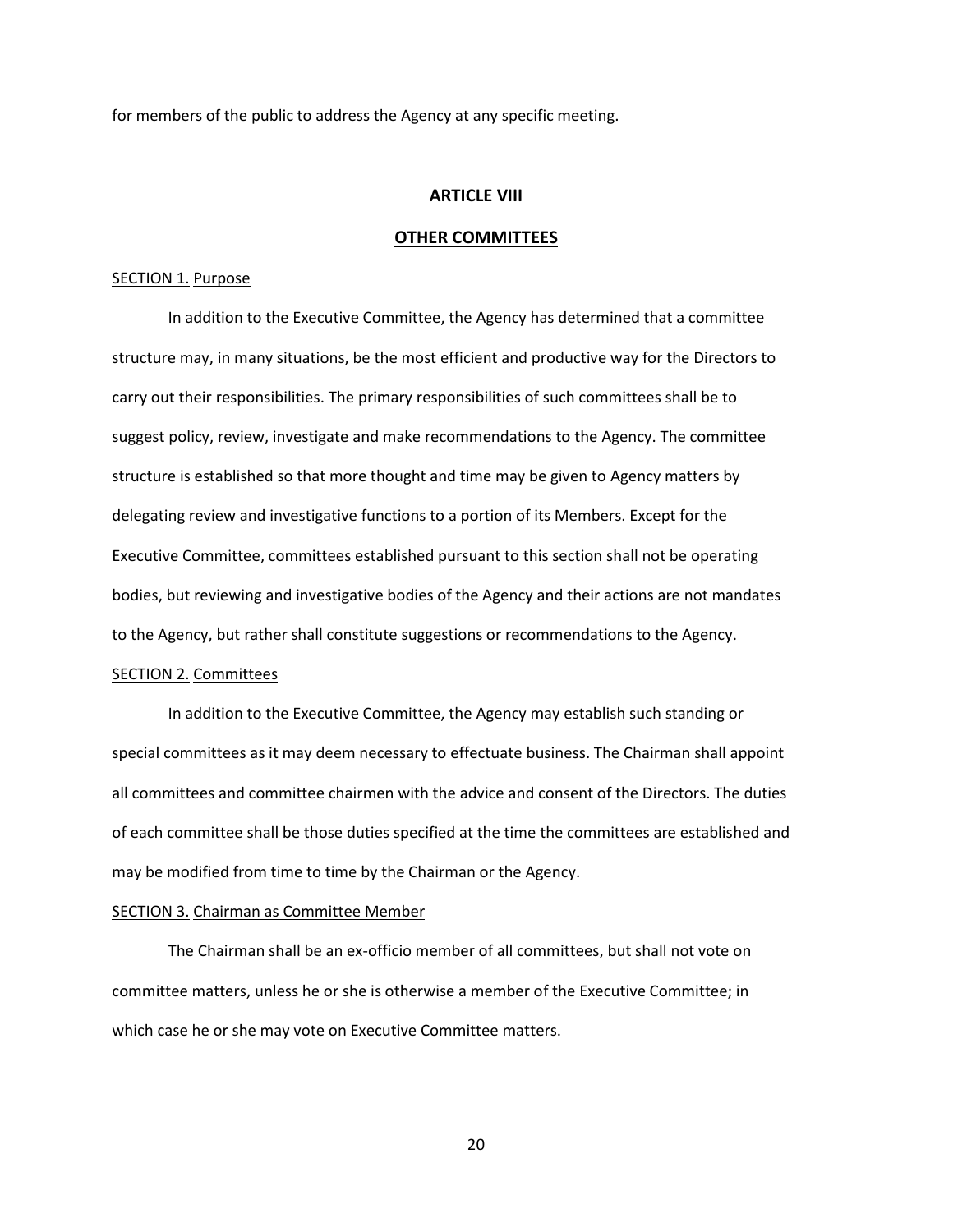#### **ARTICLE IX**

#### **CONTRACTS, PURCHASES, DISBURSEMENTS, LOANS AND CHECKS**

#### SECTION 1. Contracts and Purchases

The Board of Directors of the Agency may authorize any officer or officers of the Agency (including any officer of the Board of Directors or the Executive Committee) or any agent or agents to enter into any contract or to execute and deliver any instrument in the name of and on behalf of the Agency. Such authority may be general or confined to specific instances, consistent in each case with the By-Laws and the Agreement. The Board of Directors may by Resolution provide procedures for the entering into of contracts and making purchases of services, goods, equipment, supplies and facilities. The procedures may provide authority for the Board of Directors of the Agency, its officers or the Executive Committee to approve contracts and purchases and may make such provision as the Agency deems appropriate for public bidding for contracts and purchases. The Executive Committee shall approve payments required under any contract or purchase entered into by the Agency.

#### SECTION 2. No Disbursement Without Authority

No funds, monies or other things of value in the hands of the Agency shall be paid out, disbursed, or delivered except upon warrant, draft or order approved and signed as herein provided.

#### SECTION 3. Authorization

All disbursements shall be approved as hereinafter provided.

#### SECTION 4. Loans

The Agency may borrow money only upon the approval of the Board of Directors of the Agency.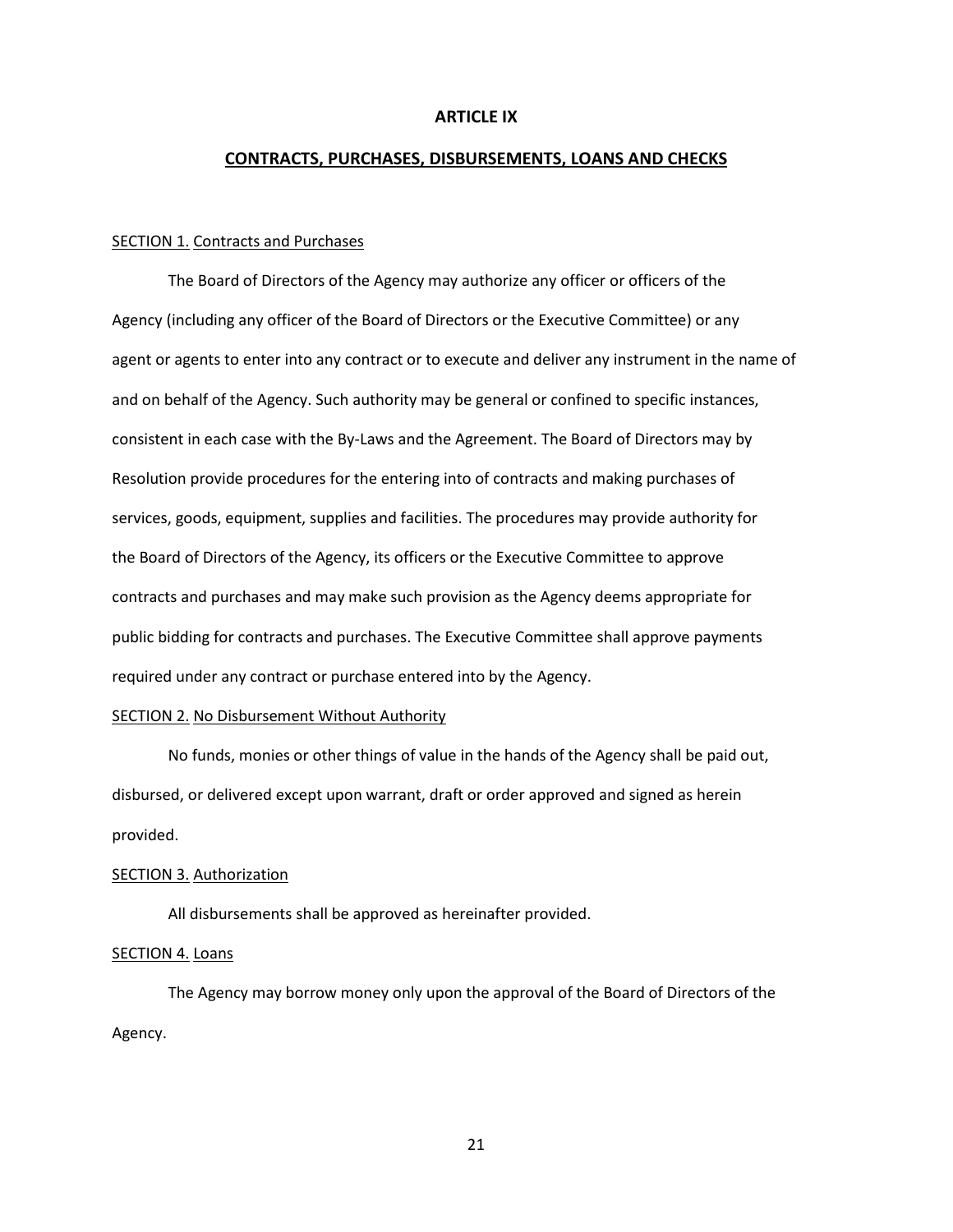#### **ARTICLE X**

#### **NOTICES**

#### SECTION 1. Directors

Notice required to be given under these By-Laws shall be deemed to be given, with respect to a Director and Alternate Director(s), if it is mailed, either by U. S. Mail or by e-mail (as requested by the Director or Alternate Director), to his or her principal business office or residence within seven (7) days prior to any meeting.

#### SECTION 2. Units of Government- Municipalities or County

Any notice or document required to be given under these By-Laws other than those notices and agendas relating to regular, special or emergency meeting(s) shall be deemed to be given, with respect to municipalities and the county, by mailing them (10) days prior to the due date to the principal office of the municipality or County and to the attention of the designated Director, Alternate(s), or the Clerk. Any person, municipality or unit of local government may waive notice. Attendance at a meeting is a waiver of notice of the meeting.

#### **ARTICLE XI**

#### **CONDUCT OF THE DIRECTORS, OFFICERS AND**

#### **EMPLOYEES OF THE AGENCY**

#### SECTION 1. Interest in Contracts

The Directors, officers, and all employees of the Agency shall act and conduct themselves in such a manner that they do not violate any statute, ordinance, rule or regulation of the Agency (including the previously adopted Ethic's Ordinance, as amended and passed in compliance with Illinois Compiled Statutes), the State of Illinois, or the federal government dealing: with interest in contracts, jobs, work or materials or the profits thereof or services to be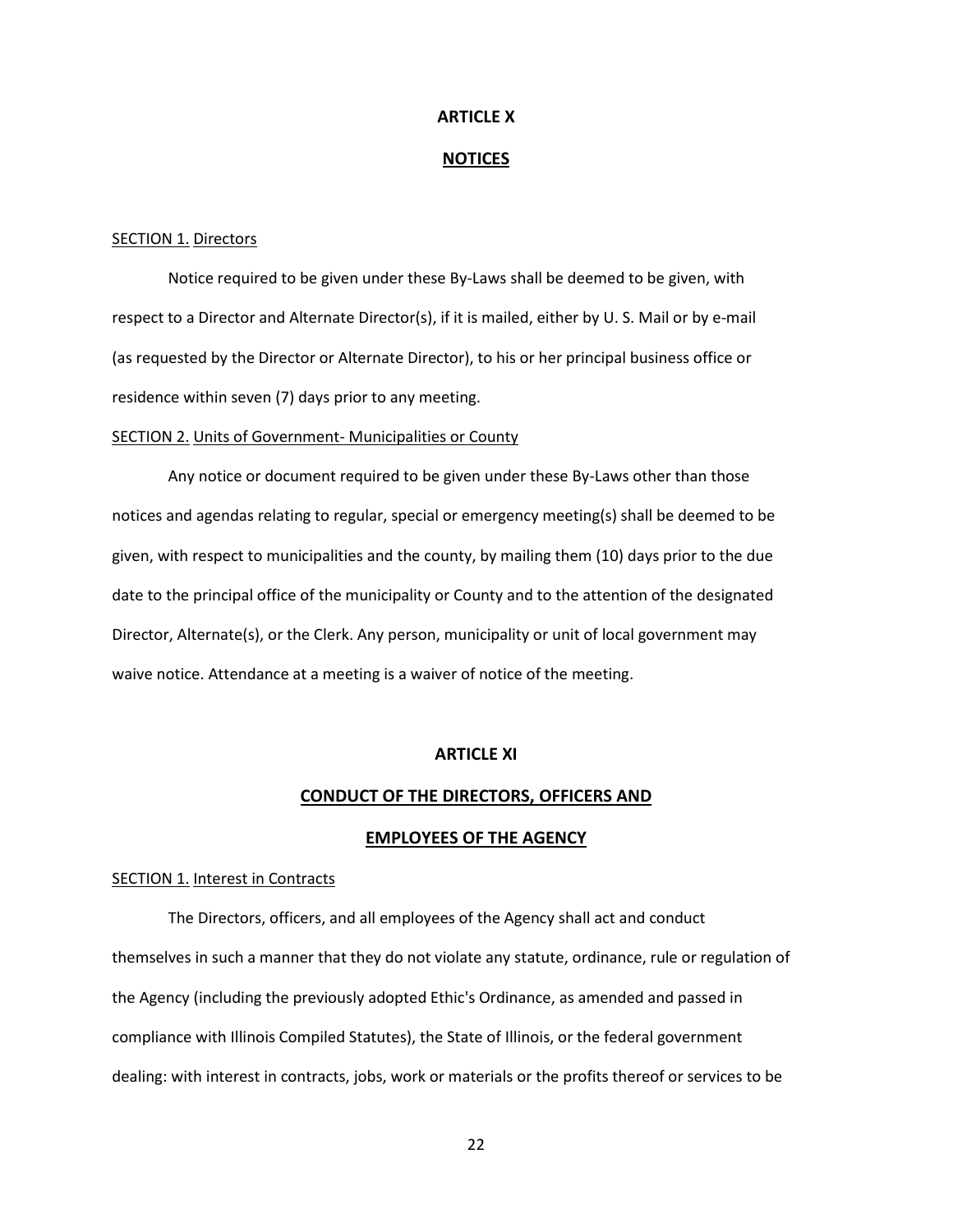performed for or by the Agency.

#### SECTION 2. Gifts and Rebates

The Directors, Officers, and all employees of the Agency are expressly prohibited from accepting directly or indirectly, from any person, company, firm or corporation to which any contract or a purchase order is or might be awarded, any gift, rebate, or anything of value except where given for the sole use and benefit of the Agency.

#### SECTION 3. Commitment

No Director, officer, committee, nor any employee of the Agency shall in any way bind the Agency to do or not to do any certain thing unless expressly authorized to do so and no unauthorized actions shall be in any way binding upon or recognized by the Agency unless expressly ratified or approved by the Board of Directors or Executive Committee of the Agency. SECTION 4. Lobbying

The Board of Directors shall adopt a Board Policy regarding the support or opposition of proposed state or federal legislation. Said Policy shall be reviewed no Jess than on a calendar year basis.

## SECTION 5. Claims and Actions

The Agency shall defend and indemnify its Directors, officers, staff and employees against all claims or actions arising out of any act, error or omission occurring within the exercise of their lawful duties or scope of employment as the case maybe.

## **ARTICLE XII**

#### **FISCAL YEAR**

The fiscal year of the Agency shall commence on December 1 and shall extend through November 30. The Board of Directors of the Agency shall adopt by ordinance on or before the end of the fiscal year, an annual budget estimating required funds for the fiscal year.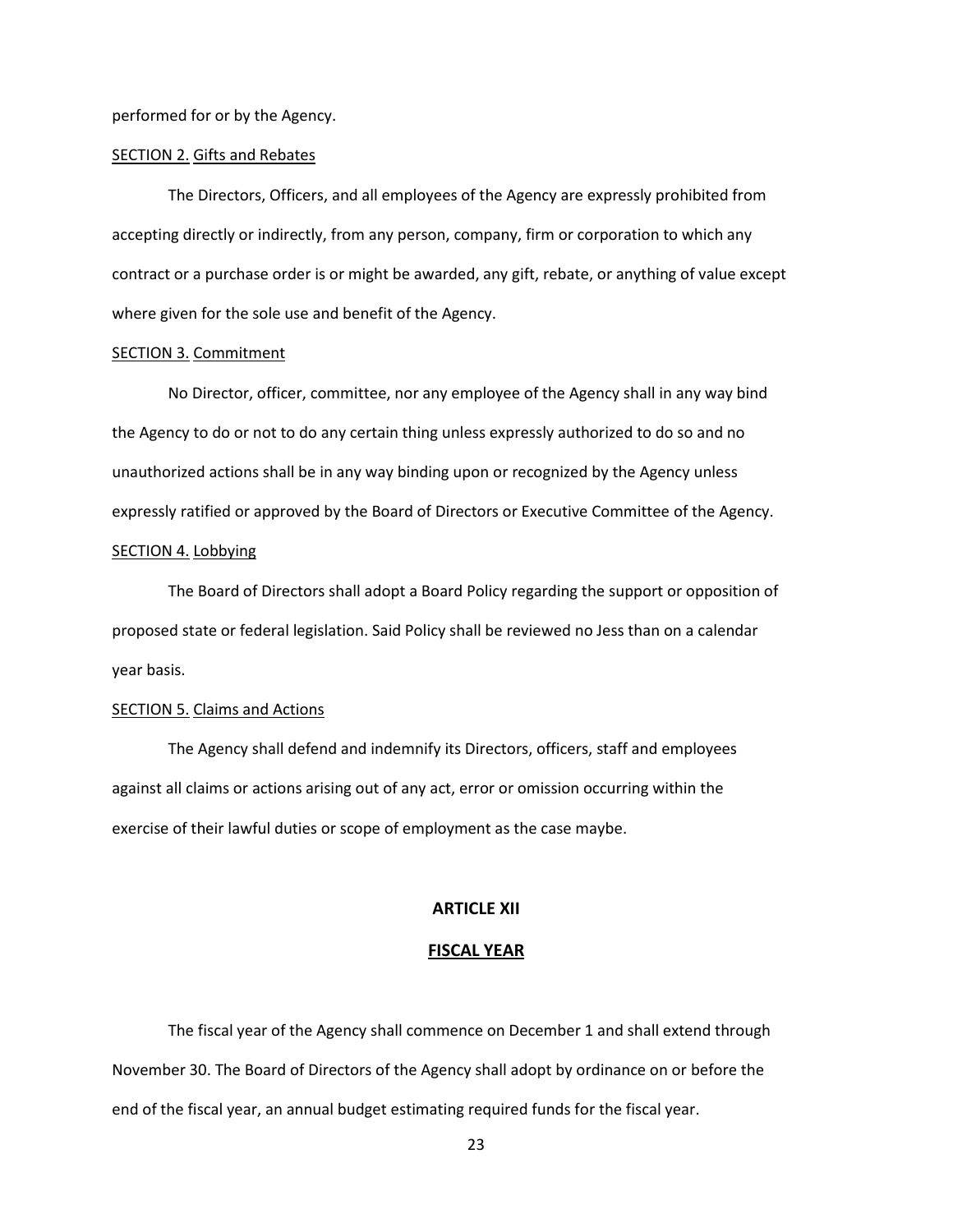#### **ARTICLE XIII**

#### **BUDGET**

#### SECTION 1. Annual Budget

The Executive Director of the Agency shall prepare a combined budget and Appropriation Ordinance for the Agency. Copies of the budget document shall be provided to the Directors, Alternate Directors, and Members of the Executive Committee The Executive Committee shall review the budget document and make recommendations for change it determines necessary. Copies of the proposed budget as revised by the Executive Committee, shall be sent to each Director, and Alternate Director, of the Member's jurisdiction. The combined budget and appropriations ordinance shall be adopted by the Board of Directors of the Agency before the beginning of the fiscal year, except that the combined budget and appropriations ordinance for fiscal year 1991-1992 shall be adopted as soon as practicable. After passage by the Board, the approved budget and appropriation ordinance shall be sent to each Director, Alternate Director and Clerk of the Member's jurisdiction.

## SECTION 2. Expenditures

After adoption of the combined annual budget and Appropriations Ordinance by the Board of Directors of the Agency, the Executive Committee and the officers of the Agency shall make only those expenditures which are authorized by the combined annual budget and Appropriations Ordinance and shall not contravene the provisions thereof without approval by the Agency by not less than a two-thirds (2/3) vote of all the then Directors.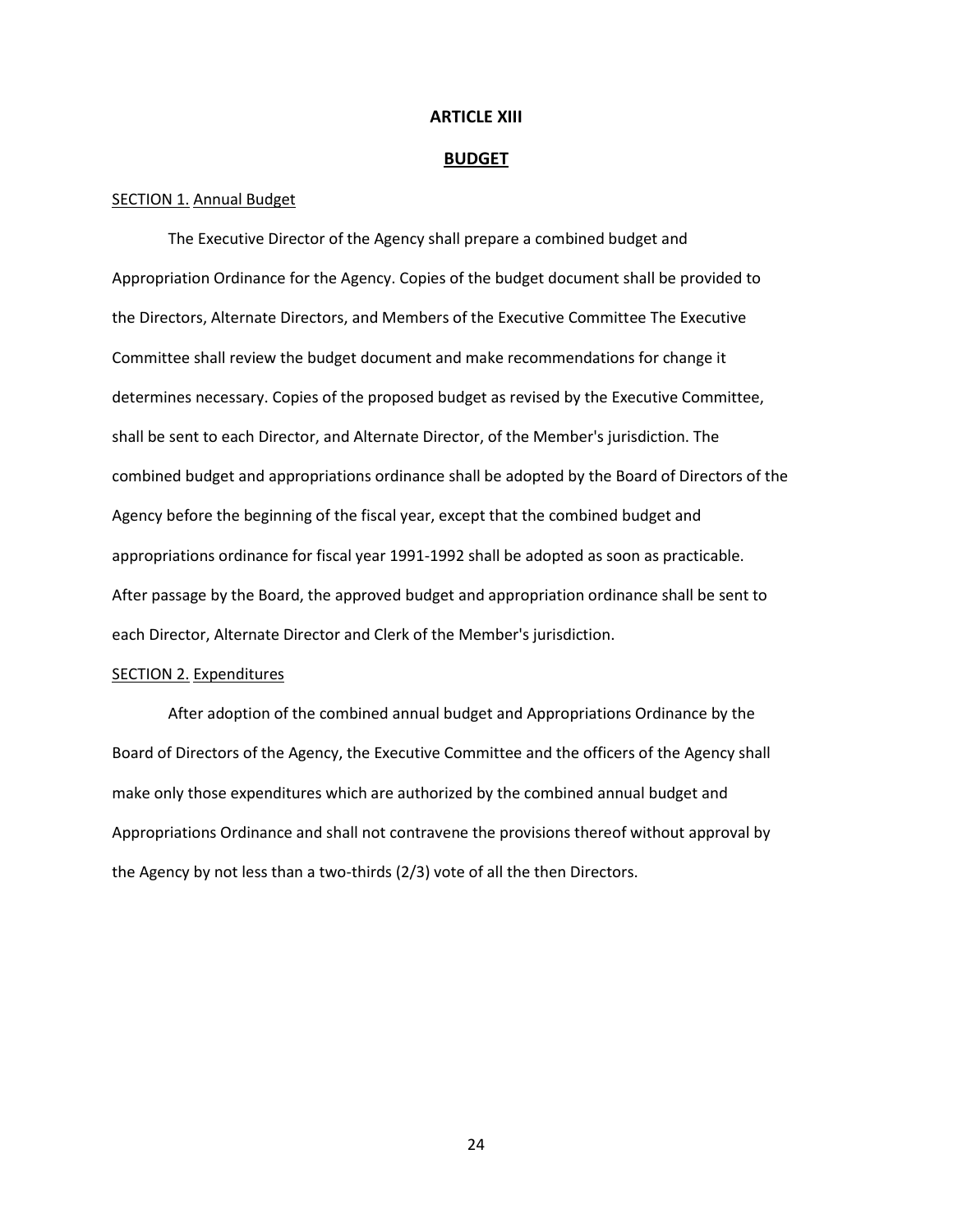#### **ARTICLE XIV**

#### **AUDIT**

The Agency shall provide for an annual audit to be made by an independent certified public accountant within 120 days after the end of each fiscal year or as soon as practicable under the Intergovernmental Agreement for financial support. The books of the Agency shall be kept in accordance with generally accepted accounting principles and state law. A copy of the annual audit report and management letter, if available, shall be delivered to the Clerk of each member jurisdiction and each Director promptly upon its receipt by the Agency.

#### **ARTICLE XV**

#### **MISCELLANEOUS**

#### SECTION 1. Conflict

In the event of any conflict between these By-Laws and the Agreement and any other ordinance, resolution or order of the Agency, the By-Laws and the Agreement shall control. In the event of conflict between these By-Laws and the Agreement and any state or federal statute applicable to the Agency, the statute shall control.

#### SECTION 2. Amendment

Amendments to these By-Laws may be proposed by any Director. The proposed amendment shall be submitted to each Director and Alternate by the Agency at least thirty (30) days prior to the meeting of the Agency at which the proposed amendment is to be considered. Amendments may be adopted by not less than a two-thirds (2/3) affirmative vote of all of the then Directors. No amendment shall cause the By-Laws to conflict with the Agreement.

#### SECTION 3. Copies

The Secretary is authorized and directed to cause copies of these By-Laws to be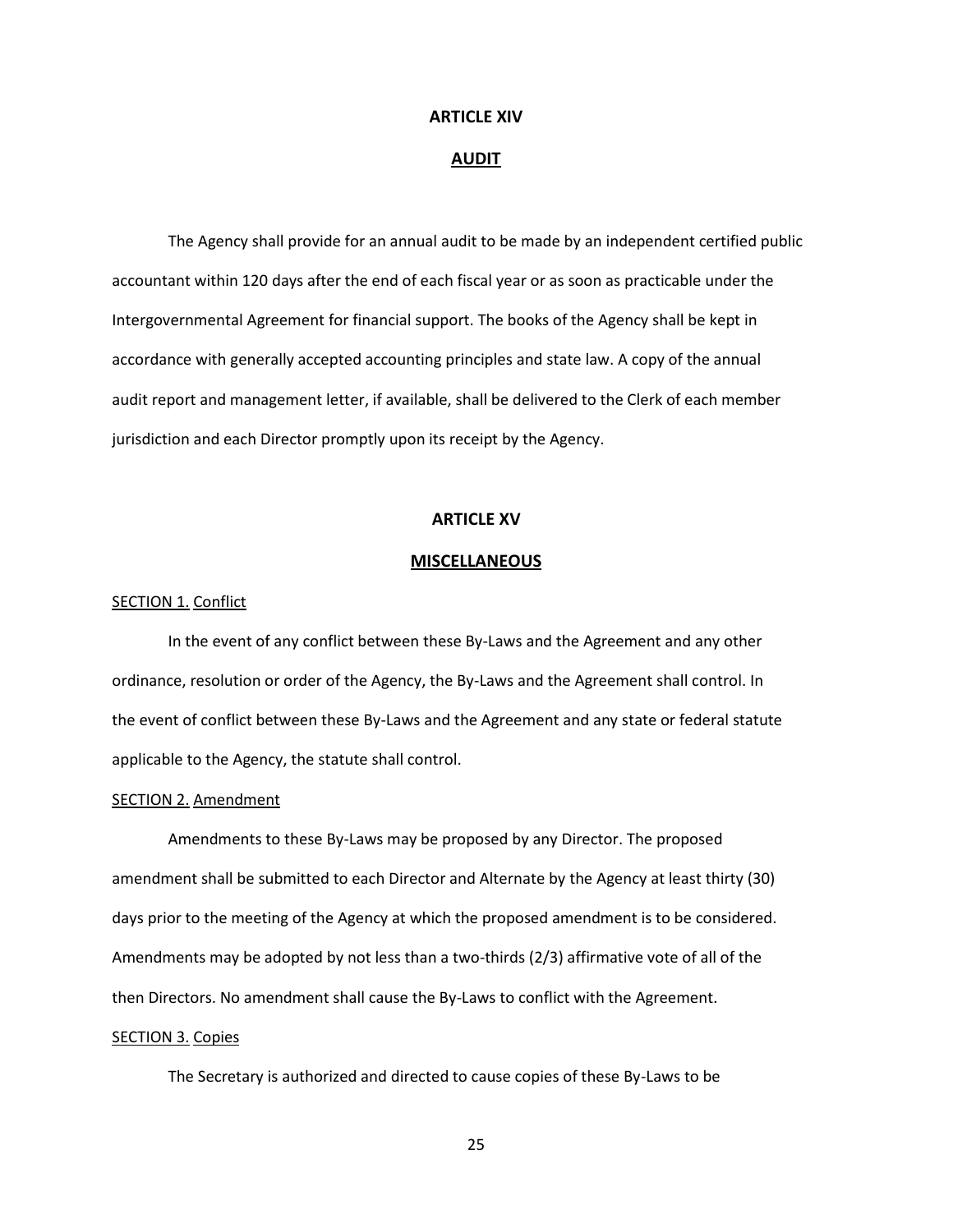distributed to all Directors and other interested persons requesting a copy of the same.

## SECTION 4. Captions and Headings

The captions and headings used herein are for convenience and reference only and do not define or limit the contents of each paragraph.

## SECTION 5. Effective Date

The By-Laws shall become effective upon approval by three fourths (3/4) of the Board of Directors. Any amendment to the By-Laws shall take effect immediately upon its approval by the Board of Directors, unless the terms of the amendment otherwise proved.